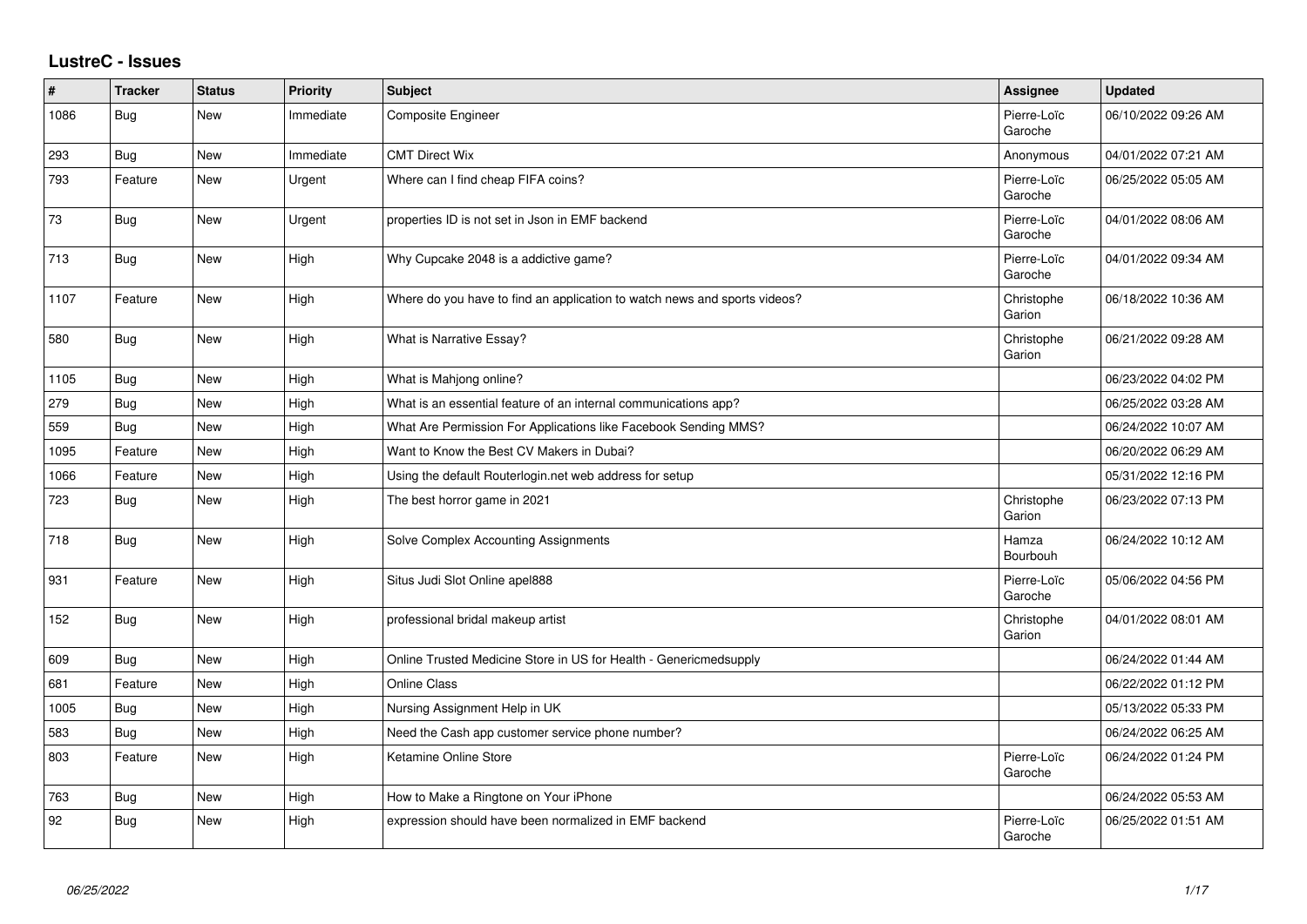| $\vert$ # | <b>Tracker</b> | <b>Status</b> | Priority | Subject                                                   | <b>Assignee</b>        | <b>Updated</b>      |
|-----------|----------------|---------------|----------|-----------------------------------------------------------|------------------------|---------------------|
| 578       | Feature        | New           | High     | Derrick Gore                                              | Pierre-Loïc<br>Garoche | 06/24/2022 03:35 PM |
| 493       | Feature        | New           | High     | chainsaw dance                                            |                        | 06/24/2022 08:01 PM |
| 216       | Feature        | New           | High     | Barry Keoghan                                             | Pierre-Loïc<br>Garoche | 06/24/2022 05:04 AM |
| 273       | <b>Bug</b>     | New           | High     | assignment help online                                    |                        | 04/01/2022 08:17 AM |
| 476       | Feature        | New           | High     | <b>American Airlines Reservations</b>                     |                        | 06/25/2022 07:00 AM |
| 96        | <b>Bug</b>     | Resolved      | High     | Lustrec installation failed                               | Pierre-Loïc<br>Garoche | 04/01/2022 08:11 AM |
| 148       | <b>Bug</b>     | New           | Normal   | zxZdfg                                                    |                        | 04/01/2022 08:01 AM |
| 960       | Feature        | New           | Normal   | Zooming Instagram Picture In Full HD                      | Pierre-Loïc<br>Garoche | 04/20/2022 10:36 AM |
| 588       | Bug            | New           | Normal   | YouTube Vanced Apk Manager App - Como instalá-lo          |                        | 06/23/2022 07:40 PM |
| 503       | <b>Bug</b>     | New           | Normal   | Youtube Premium Apk free download for Android             |                        | 06/24/2022 01:56 PM |
| 756       | Feature        | New           | Normal   | Your one-stop destination for the thesis writing service  |                        | 04/01/2022 09:01 AM |
| 1004      | Bug            | New           | Normal   | you get to pinch and drag a man with a very flexible face |                        | 05/10/2022 10:59 AM |
| 147       | <b>Bug</b>     | New           | Normal   | xzxgfufi                                                  |                        | 04/01/2022 07:54 AM |
| 554       | Bug            | New           | Normal   | XvideoStudio Video Editor APK Free Download on TechToDown |                        | 06/24/2022 08:26 AM |
| 121       | Bug            | New           | Normal   | xgfhjmghtm                                                |                        | 04/01/2022 07:56 AM |
| 159       | <b>Bug</b>     | New           | Normal   | xfguih njgkh                                              |                        | 06/17/2022 10:26 PM |
| 129       | Bug            | New           | Normal   | xcvgbgh                                                   |                        | 06/25/2022 12:48 AM |
| 506       | <b>Bug</b>     | New           | Normal   | www.trendmicro.com/activate                               |                        | 06/25/2022 04:04 AM |
| 505       | <b>Bug</b>     | New           | Normal   | www.trendmicro.com/activate                               |                        | 06/25/2022 08:51 AM |
| 705       | <b>Bug</b>     | New           | Normal   | wuxiaworld                                                |                        | 06/17/2022 04:54 PM |
| 245       | <b>Bug</b>     | New           | Normal   | Write My Essay For Me Cheap                               |                        | 06/22/2022 05:30 PM |
| 829       | <b>Bug</b>     | New           | Normal   | Write My Dissertation For Me UK                           | Pierre-Loïc<br>Garoche | 04/01/2022 08:59 AM |
| 263       | Feature        | New           | Normal   | Wrecked Car Is Nothing But A Worthless                    | Pierre-Loïc<br>Garoche | 06/24/2022 02:16 AM |
| 938       | Bug            | New           | Normal   | Would you like to have your own ringtone                  | Christophe<br>Garion   | 04/22/2022 01:27 PM |
| 699       | <b>Bug</b>     | New           | Normal   | Would you be able to utilize Cash App Twitch?             |                        | 06/24/2022 07:29 AM |
| 914       | <b>Bug</b>     | New           | Normal   | Wordle: how to play fashion games for free?               |                        | 04/07/2022 08:30 AM |
| 680       | Feature        | New           | Normal   | Word Jewels 2                                             |                        | 06/25/2022 02:46 AM |
| 1027      | Bug            | New           | Normal   | Word hurdle: Viral and Fun Online Game                    |                        | 06/20/2022 01:36 PM |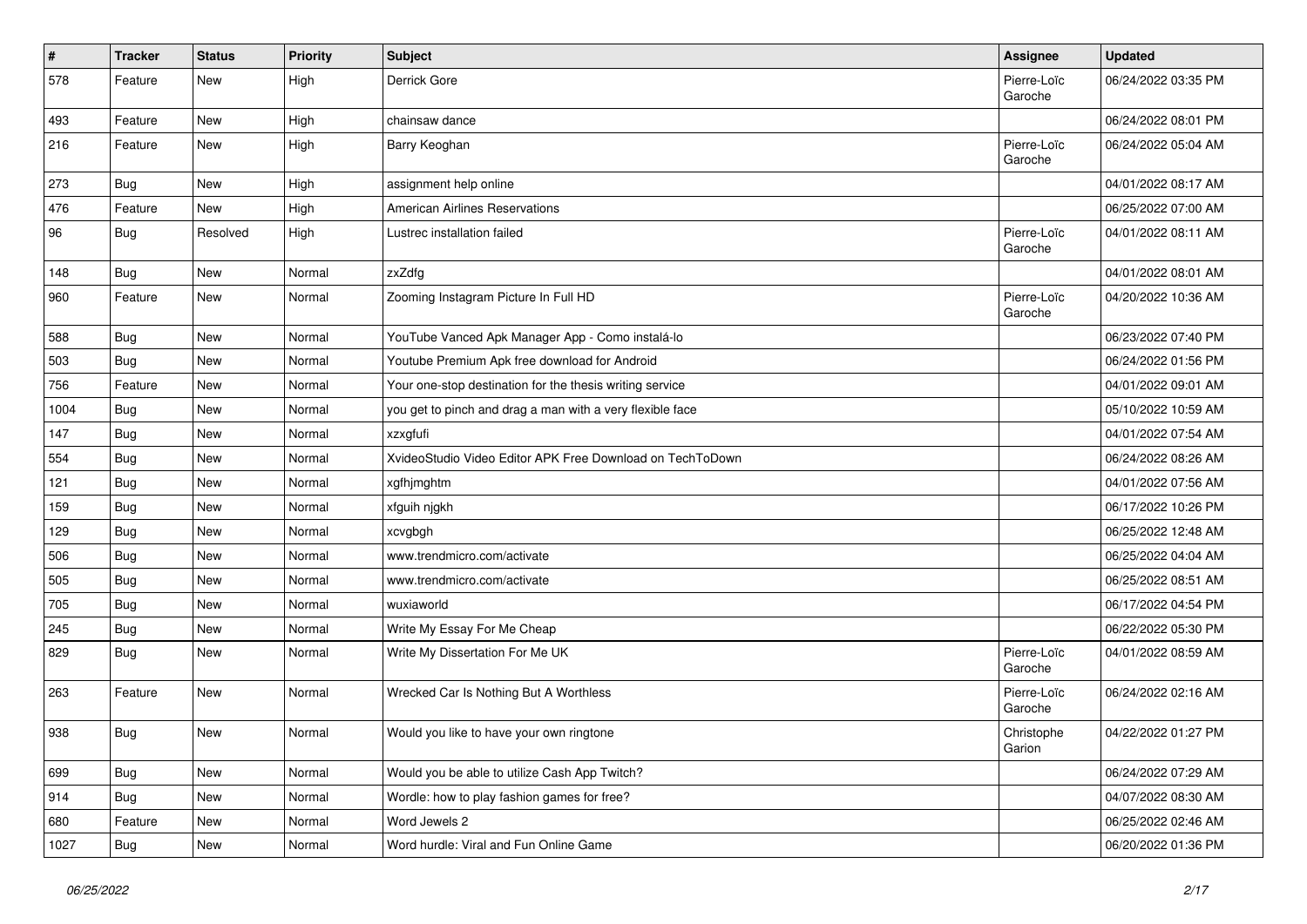| $\sharp$ | <b>Tracker</b> | <b>Status</b> | <b>Priority</b> | Subject                                                                    | <b>Assignee</b>        | <b>Updated</b>      |
|----------|----------------|---------------|-----------------|----------------------------------------------------------------------------|------------------------|---------------------|
| 679      | Bug            | New           | Normal          | Word Finder helps you to play word games better                            |                        | 04/01/2022 09:34 AM |
| 134      | <b>Bug</b>     | <b>New</b>    | Normal          | wisegolfers                                                                |                        | 06/24/2022 03:34 AM |
| 306      | Bug            | New           | Normal          | Window Tinting Services in Norcross GA                                     |                        | 04/01/2022 07:19 AM |
| 296      | Bug            | New           | Normal          | Window Tinting Services in Jonesboro GA                                    |                        | 04/01/2022 07:21 AM |
| 728      | <b>Bug</b>     | New           | Normal          | Will Cash App refund money if scammed? Hitches With Optimum Ease           |                        | 04/01/2022 09:33 AM |
| 538      | <b>Bug</b>     | New           | Normal          | Will cash app refund money if scammed quickly?                             |                        | 06/23/2022 05:29 PM |
| 878      | <b>Bug</b>     | New           | Normal          | Wie ist instazoom hilfreich beim Herunterladen von Instagram-Profilbildern |                        | 04/08/2022 09:28 PM |
| 776      | Bug            | New           | Normal          | Wibargain                                                                  |                        | 06/17/2022 08:52 PM |
| 587      | <b>Bug</b>     | New           | Normal          | Why Picsart Pro Offers Great Features                                      |                        | 06/19/2022 02:19 PM |
| 701      | <b>Bug</b>     | <b>New</b>    | Normal          | Why Law Essay Helper UK is Necessary?                                      |                        | 06/24/2022 03:17 PM |
| 922      | <b>Bug</b>     | New           | Normal          | Why Is The Need For Assignment Writing Services?                           |                        | 06/25/2022 09:26 AM |
| 757      | Bug            | <b>New</b>    | Normal          | Why Is Issue of Car Maintenance so Famous for the Consumers?               |                        | 04/01/2022 09:01 AM |
| 963      | Feature        | New           | Normal          | Why I am not getting cool cash app card designs- call experts              |                        | 06/15/2022 05:21 AM |
| 540      | Bug            | New           | Normal          | Why Haven't I Received My Cash App Card? Can I get t the reasons behind it |                        | 04/01/2022 09:25 AM |
| 637      | Feature        | <b>New</b>    | Normal          | Why do the Outlook rules not work in my account?                           |                        | 06/25/2022 12:51 AM |
| 884      | Bug            | New           | Normal          | Why do Subway Surfers popular                                              |                        | 04/01/2022 09:16 AM |
| 880      | <b>Bug</b>     | New           | Normal          | Why do Subway Surfers popular                                              |                        | 04/01/2022 09:16 AM |
| 551      | <b>Bug</b>     | New           | Normal          | Why Do Students Need Online Best Dissertation Writing Services?            |                        | 06/22/2022 05:53 PM |
| 208      | <b>Bug</b>     | New           | Normal          | Why Cash app won't let me send money if scammed?                           |                        | 04/01/2022 08:54 AM |
| 188      | Bug            | <b>New</b>    | Normal          | Why are university students buying assignments online?                     | Pierre-Loïc<br>Garoche | 06/25/2022 04:59 AM |
| 707      | Bug            | New           | Normal          | Why Accounting Assignments Are Beneficial For The Students?                | Pierre-Loïc<br>Garoche | 06/24/2022 09:16 PM |
| 1008     | Bug            | New           | Normal          | Who was the first black woman to anchor a newscast?                        |                        | 05/10/2022 03:13 PM |
| 802      | <b>Bug</b>     | New           | Normal          | Who Is an ETL Engineer                                                     |                        | 06/25/2022 12:34 AM |
| 801      | <b>Bug</b>     | New           | Normal          | Who Is an ETL Engineer                                                     |                        | 06/24/2022 11:18 PM |
| 800      | <b>Bug</b>     | New           | Normal          | Who Is an ETL Engineer                                                     |                        | 06/20/2022 10:21 PM |
| 799      | <b>Bug</b>     | <b>New</b>    | Normal          | Who Is an ETL Engineer                                                     |                        | 06/24/2022 04:30 PM |
| 798      | Bug            | New           | Normal          | Who Is an ETL Engineer                                                     |                        | 06/23/2022 11:38 PM |
| 1123     | Bug            | <b>New</b>    | Normal          | Where To Watch FIFA World Cup 2022                                         |                        | 06/24/2022 03:51 AM |
| 920      | Bug            | New           | Normal          | Where I Can Get Essay Writing Services?                                    |                        | 04/11/2022 08:35 AM |
| 768      | Bug            | New           | Normal          | Where can you buy best jackets online?                                     |                        | 04/01/2022 09:05 AM |
| 300      | <b>Bug</b>     | New           | Normal          | Wheels Powder Coating Services in Norcross GA                              |                        | 04/15/2022 01:45 PM |
| 223      | <b>Bug</b>     | New           | Normal          | WhatsApp Plus: Download, Update and Themes                                 |                        | 06/03/2022 08:07 PM |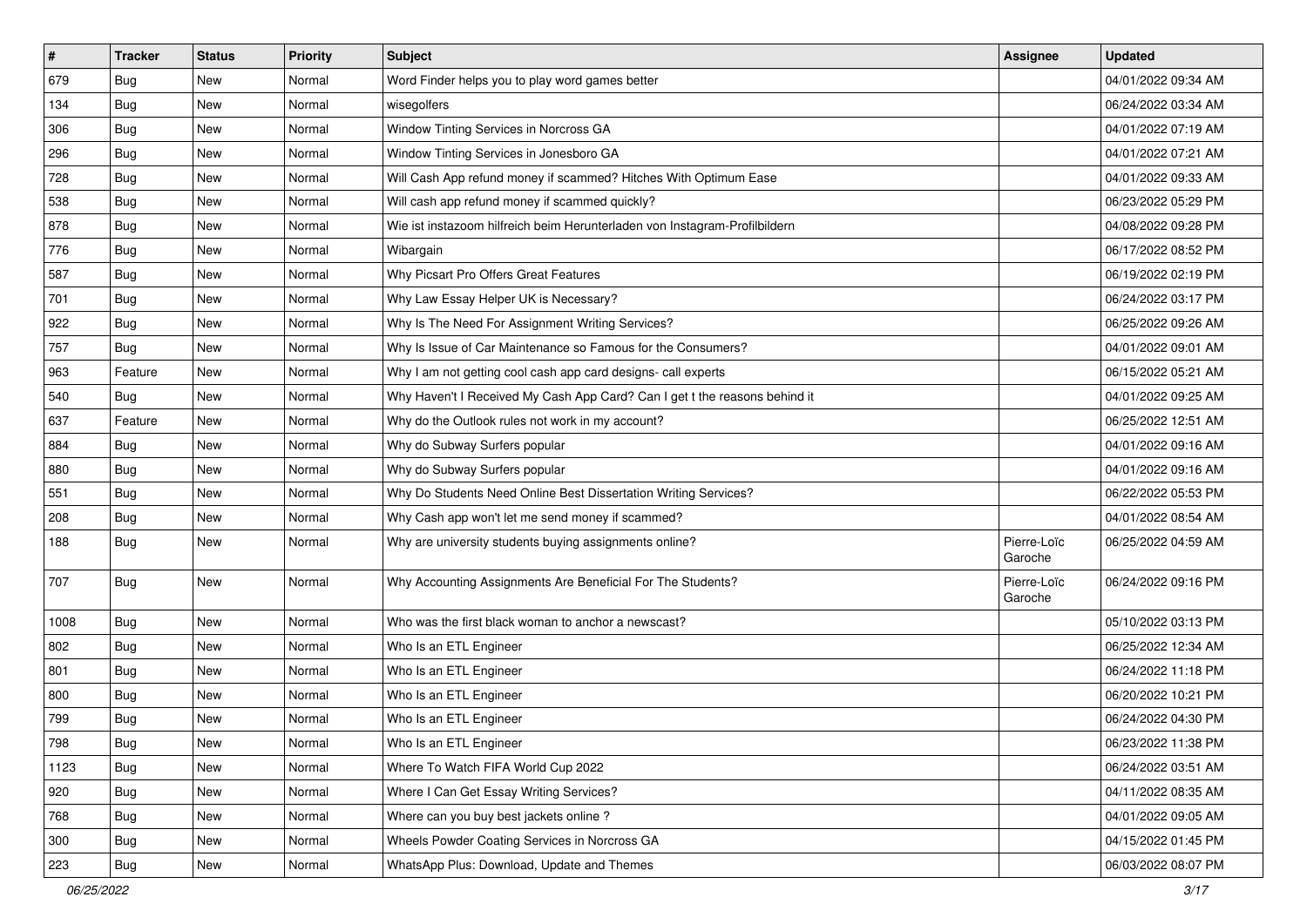| #    | <b>Tracker</b> | <b>Status</b> | <b>Priority</b> | <b>Subject</b>                                                                | <b>Assignee</b>        | <b>Updated</b>      |
|------|----------------|---------------|-----------------|-------------------------------------------------------------------------------|------------------------|---------------------|
| 1099 | Feature        | New           | Normal          | Whatsapp Plus - A New Way Of Communicating                                    |                        | 06/15/2022 10:48 AM |
| 560  | <b>Bug</b>     | New           | Normal          | Whatsapp Aero - Make Your Phone Auto Connect                                  |                        | 04/01/2022 09:28 AM |
| 605  | Feature        | New           | Normal          | What will the future of logo design be like?                                  |                        | 06/25/2022 03:02 AM |
| 1094 | Bug            | New           | Normal          | What time does direct deposit hit Cash App?                                   |                        | 06/14/2022 03:27 PM |
| 1125 | <b>Bug</b>     | New           | Normal          | What is Wordscapes?                                                           |                        | 06/24/2022 09:05 AM |
| 868  | Feature        | New           | Normal          | What Is the Role of a Graphic Designer?                                       | Pierre-Loïc<br>Garoche | 04/01/2022 09:12 AM |
| 1043 | <b>Bug</b>     | New           | Normal          | What Is The Right Way To Troubleshoot Cash App Transfer Failed Problems?      |                        | 05/25/2022 01:16 PM |
| 927  | Feature        | New           | Normal          | What Is The Right Way To Troubleshoot Cash App Transfer Failed Problems?      |                        | 04/12/2022 05:54 AM |
| 523  | <b>Bug</b>     | New           | Normal          | What Is The Right Google Account Recovery Aid To Regain Account Access?       | Pierre-Loïc<br>Garoche | 06/25/2022 01:05 AM |
| 836  | <b>Bug</b>     | New           | Normal          | What Is The Required Amount To Pay As Cash App Clearance Fee?                 |                        | 04/01/2022 09:00 AM |
| 636  | Bug            | New           | Normal          | What is the most popular furniture color?                                     |                        | 06/24/2022 12:13 AM |
| 520  | Bug            | New           | Normal          | What Is The Major Role Of Cash.app/Help and Support Page?                     |                        | 06/25/2022 01:27 AM |
| 569  | <b>Bug</b>     | New           | Normal          | What is the incoming and outgoing mail server for Outlook IMAP settings?      | Pierre-Loïc<br>Garoche | 06/25/2022 08:53 AM |
| 570  | Bug            | New           | Normal          | What is Sutton bank cash app customer service phone number?                   | Pierre-Loïc<br>Garoche | 06/23/2022 10:42 AM |
| 496  | <b>Bug</b>     | New           | Normal          | What is Live NetTV?                                                           |                        | 06/25/2022 06:36 AM |
| 761  | Bug            | New           | Normal          | What is it about basketball that makes it so popular in the United States?    | Corentin<br>Lauverjat  | 06/24/2022 03:48 AM |
| 792  | <b>Bug</b>     | New           | Normal          | What is Google Camera Mod?                                                    |                        | 04/01/2022 08:59 AM |
| 853  | Bug            | New           | Normal          | what is dr laser                                                              |                        | 04/01/2022 09:13 AM |
| 585  | Bug            | New           | Normal          | What is cash app help number?                                                 |                        | 04/01/2022 09:18 AM |
| 764  | Bug            | New           | Normal          | What is available to see what I can watch HBO Max?                            |                        | 06/24/2022 05:42 PM |
| 667  | <b>Bug</b>     | <b>New</b>    | Normal          | What Is a Ringtone?                                                           |                        | 06/20/2022 03:35 PM |
| 477  | Bug            | New           | Normal          | What Does Online Coupon Mean?                                                 |                        | 06/24/2022 06:34 AM |
| 1112 | Bug            | New           | Normal          | What Cash App Policy Says If Random Person Sent Me Money On Cash App?         |                        | 06/20/2022 07:48 AM |
| 1078 | <b>Bug</b>     | New           | Normal          | What Bank Is Cash App On Plaid? Find Clarity And Assistance                   |                        | 06/15/2022 11:56 AM |
| 281  | Feature        | New           | Normal          | what are the types of Ringtones?                                              | Anonymous              | 06/25/2022 12:03 AM |
| 1010 | <b>Bug</b>     | New           | Normal          | what are the requirements to borrow money from cash app ? cash app borrow app | Pierre-Loïc<br>Garoche | 05/11/2022 09:29 AM |
| 675  | <b>Bug</b>     | New           | Normal          | What Are Smart Tactics To Fix Cash App Transfer Failed Hurdles?               |                        | 06/16/2022 04:37 AM |
| 725  | Feature        | New           | Normal          | What are memo writing services design                                         |                        | 06/24/2022 06:24 AM |
| 857  | Bug            | New           | Normal          | Welcome to the world of classic retro games                                   |                        | 04/01/2022 09:13 AM |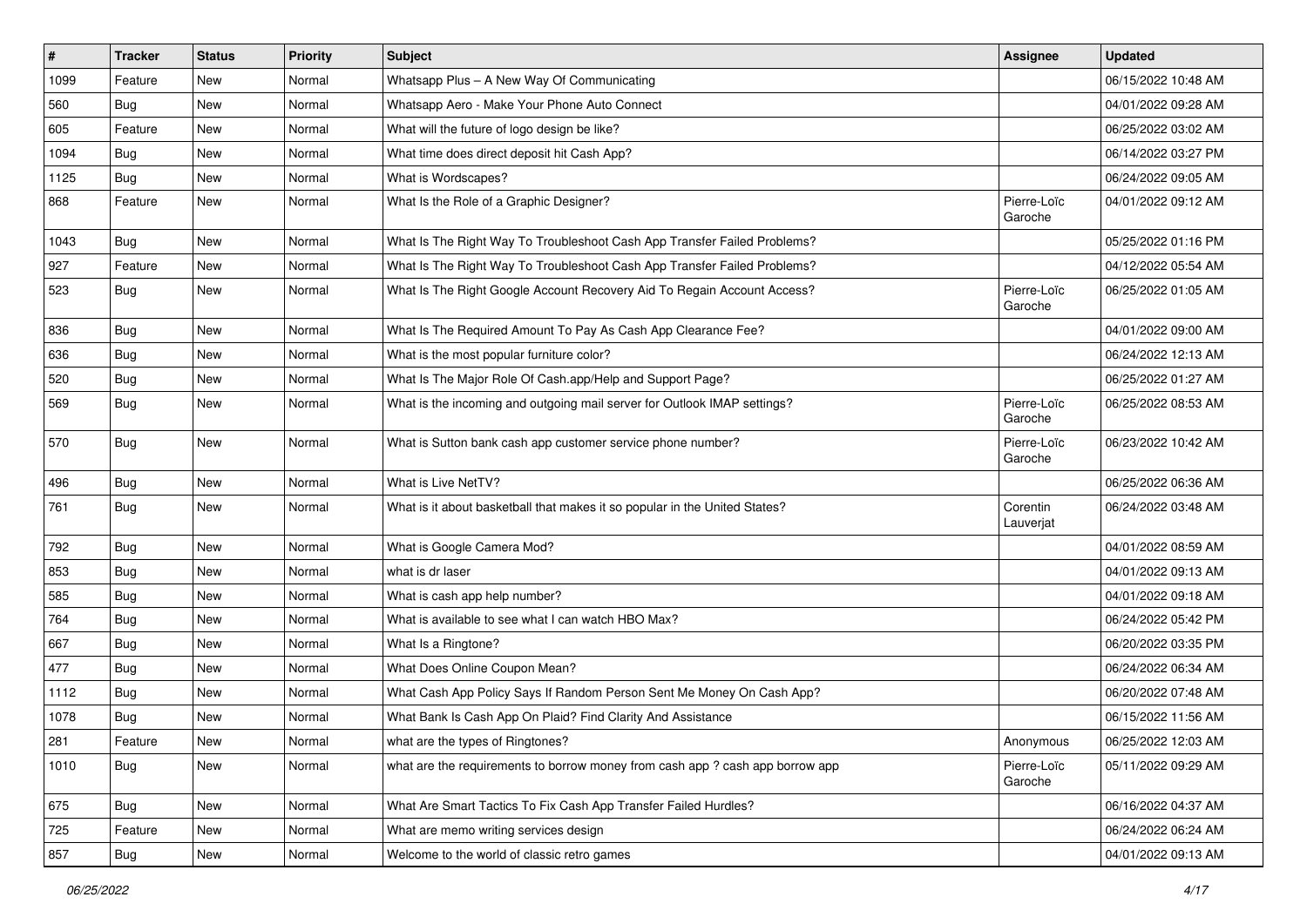| #    | <b>Tracker</b> | <b>Status</b> | Priority | <b>Subject</b>                                               | <b>Assignee</b>       | <b>Updated</b>      |
|------|----------------|---------------|----------|--------------------------------------------------------------|-----------------------|---------------------|
| 686  | Bug            | New           | Normal   | Welcome To The Most Demandable Mahipalpur Escorts Agency     |                       | 06/22/2022 09:42 AM |
| 548  | Bug            | New           | Normal   | Web N Logo Design                                            |                       | 04/01/2022 09:29 AM |
| 542  | Bug            | New           | Normal   | Web N Logo Design                                            |                       | 06/22/2022 12:28 PM |
| 260  | <b>Bug</b>     | New           | Normal   | Web Design Services Near Me                                  |                       | 06/24/2022 10:54 AM |
| 555  | Bug            | New           | Normal   | web design development in hyderabad                          |                       | 06/24/2022 06:49 PM |
| 264  | <b>Bug</b>     | New           | Normal   | We Buy Your Unwanted Car                                     | Corentin<br>Lauverjat | 06/24/2022 02:19 PM |
| 658  | Bug            | New           | Normal   | Watermelon Nutrition Facts And Health Benefits               |                       | 06/24/2022 03:36 PM |
| 314  | Bug            | New           | Normal   | Water Extraction Services in Virginia Beach VA               |                       | 04/01/2022 07:25 AM |
| 313  | Bug            | <b>New</b>    | Normal   | Water Extraction Services in Virginia Beach VA               |                       | 06/23/2022 02:14 AM |
| 331  | Bug            | New           | Normal   | Water Extraction Services in Norfolk VA                      |                       | 06/25/2022 08:10 AM |
| 346  | Bug            | <b>New</b>    | Normal   | Water Extraction Services in Chesapeake VA                   |                       | 04/01/2022 07:15 AM |
| 968  | Feature        | New           | Normal   | watch nfl online free live streaming                         |                       | 04/23/2022 07:28 AM |
| 974  | Bug            | New           | Normal   | Watch NCAA Football Live Streaming Free                      |                       | 05/06/2022 08:16 AM |
| 969  | <b>Bug</b>     | New           | Normal   | Watch NCAA Football Live Match Free                          |                       | 04/23/2022 07:29 AM |
| 584  | <b>Bug</b>     | New           | Normal   | Want the cash app customer service number to check balance?  |                       | 06/23/2022 09:55 PM |
| 1036 | Bug            | New           | Normal   | <b>VPS Material</b>                                          |                       | 05/18/2022 09:34 PM |
| 981  | Bug            | New           | Normal   | VidMate Mod APK                                              |                       | 05/06/2022 09:22 AM |
| 620  | <b>Bug</b>     | New           | Normal   | Viagra Meds: Fastest & Quick Delivery On Your Doorstep - USA |                       | 06/23/2022 12:03 AM |
| 607  | Bug            | New           | Normal   | Vex 5                                                        |                       | 04/01/2022 09:22 AM |
| 722  | Bug            | <b>New</b>    | Normal   | Vergrößern Sie Instagram-Fotos mit instazoom                 | Christophe<br>Garion  | 06/23/2022 09:49 PM |
| 292  | Bug            | New           | Normal   | Venmo to Cash App Transfer Of Money- Explore Here            |                       | 06/25/2022 09:34 AM |
| 1001 | <b>Bug</b>     | New           | Normal   | Venmo Keep Saying Error?                                     |                       | 06/16/2022 02:11 PM |
| 301  | <b>Bug</b>     | New           | Normal   | Vehicle Electronics Services in Norcross GA                  |                       | 04/01/2022 07:18 AM |
| 125  | Bug            | New           | Normal   | vbvnm                                                        |                       | 04/01/2022 07:55 AM |
| 624  | <b>Bug</b>     | New           | Normal   | Use go with the Driving Directions for your go               |                       | 06/21/2022 04:54 AM |
| 153  | <b>Bug</b>     | New           | Normal   | urgent loan online                                           | Christophe<br>Garion  | 06/22/2022 05:11 PM |
| 464  | <b>Bug</b>     | New           | Normal   | Upholstery Cleaning Westchester MA                           |                       | 06/21/2022 04:02 PM |
| 440  | <b>Bug</b>     | New           | Normal   | Upholstery Cleaning Watertown MA                             |                       | 04/01/2022 07:49 AM |
| 415  | Bug            | New           | Normal   | Upholstery Cleaning Somerville MA                            |                       | 04/01/2022 07:48 AM |
| 324  | <b>Bug</b>     | New           | Normal   | Upholstery Cleaning Services in Virginia Beach VA            |                       | 04/01/2022 07:26 AM |
| 339  | <b>Bug</b>     | New           | Normal   | Upholstery Cleaning Services in Norfolk VA                   |                       | 06/17/2022 04:36 AM |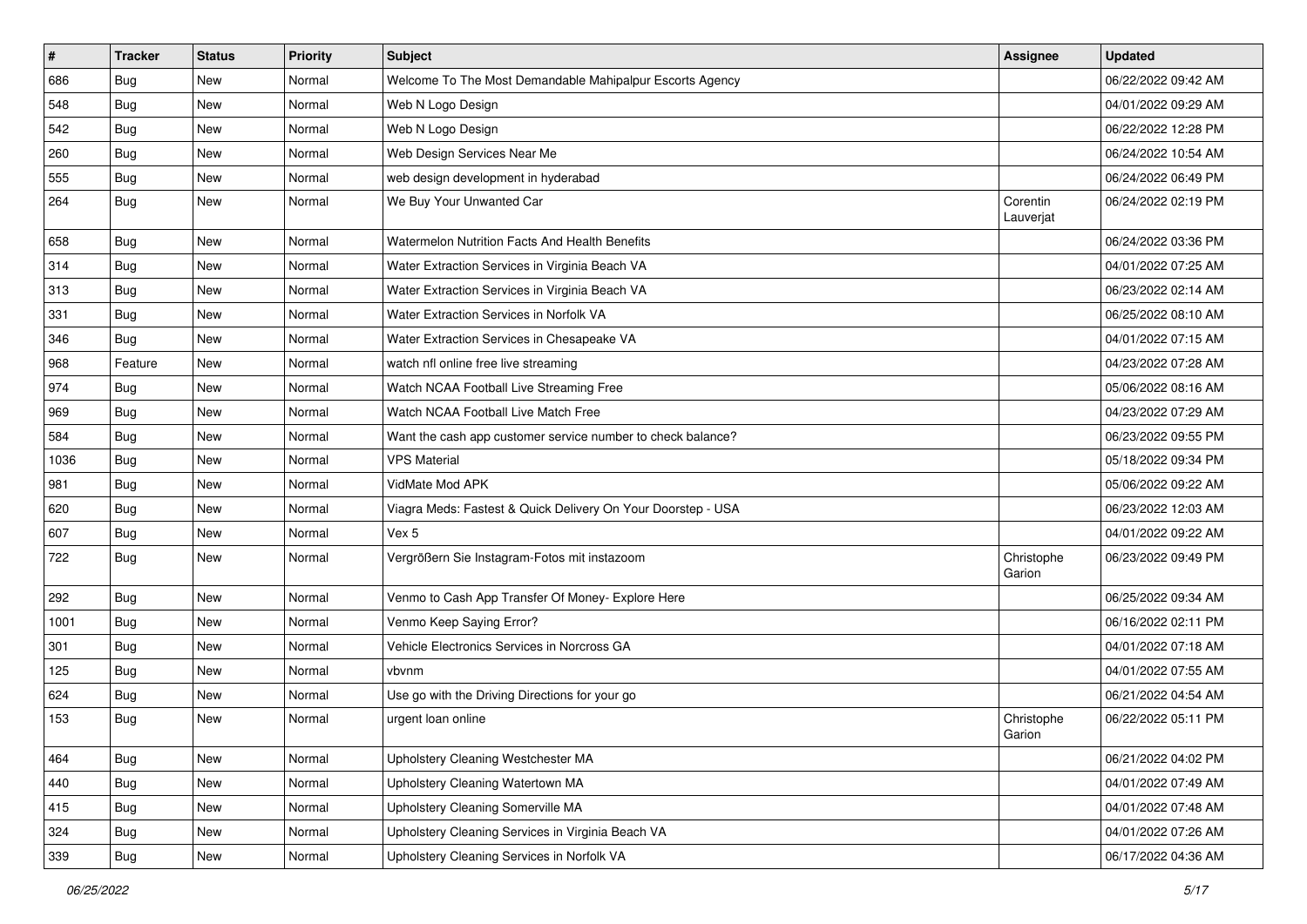| $\vert$ # | <b>Tracker</b> | <b>Status</b> | Priority | <b>Subject</b>                                                                                          | <b>Assignee</b>        | <b>Updated</b>      |
|-----------|----------------|---------------|----------|---------------------------------------------------------------------------------------------------------|------------------------|---------------------|
| 355       | Bug            | New           | Normal   | Upholstery Cleaning Services in Chesapeake VA                                                           |                        | 04/01/2022 07:14 AM |
| 448       | <b>Bug</b>     | New           | Normal   | Upholstery Cleaning Quincy MA                                                                           |                        | 04/01/2022 07:48 AM |
| 432       | Bug            | New           | Normal   | Upholstery Cleaning Newton MA                                                                           |                        | 04/01/2022 07:50 AM |
| 456       | Bug            | New           | Normal   | Upholstery Cleaning Medford MA                                                                          |                        | 04/01/2022 07:28 AM |
| 423       | <b>Bug</b>     | New           | Normal   | Upholstery Cleaning Brookline MA                                                                        |                        | 04/01/2022 07:46 AM |
| 407       | Bug            | New           | Normal   | Upholstery Cleaning Boston MA                                                                           |                        | 04/01/2022 07:47 AM |
| 472       | Bug            | New           | Normal   | Upholstery Cleaning Arlington MA                                                                        |                        | 04/01/2022 07:31 AM |
| 513       | Bug            | New           | Normal   | Unlock cash app account using the easy steps:                                                           | Anonymous              | 06/25/2022 08:48 AM |
| 490       | <b>Bug</b>     | New           | Normal   | Unlock cash app account by getting quick solutions from the technical executives                        |                        | 06/25/2022 03:16 AM |
| 598       | Bug            | New           | Normal   | Universo s / f Download                                                                                 |                        | 06/23/2022 10:59 PM |
| 597       | <b>Bug</b>     | New           | Normal   | Universo s / f Download                                                                                 |                        | 06/24/2022 05:18 PM |
| 772       | Bug            | New           | Normal   | united airlines baggage policy                                                                          |                        | 06/24/2022 12:30 PM |
| 771       | Bug            | New           | Normal   | united airlines baggage policy                                                                          |                        | 06/24/2022 02:22 PM |
| 1093      | <b>Bug</b>     | New           | Normal   | Uniswap Exchange                                                                                        | Christophe<br>Garion   | 06/14/2022 11:55 AM |
| 563       | <b>Bug</b>     | New           | Normal   | Understanding the Difference Between Free and Paid Mod Apks                                             |                        | 06/24/2022 07:27 AM |
| 484       | <b>Bug</b>     | New           | Normal   | UK best essay writing service                                                                           |                        | 06/24/2022 03:41 AM |
| 483       | Bug            | New           | Normal   | UK best essay writing service                                                                           |                        | 06/23/2022 11:25 PM |
| 200       | <b>Bug</b>     | New           | Normal   | uiopi[o                                                                                                 |                        | 06/24/2022 02:10 PM |
| 168       | <b>Bug</b>     | New           | Normal   | UFC 256 Live Stream Online                                                                              |                        | 06/24/2022 08:59 PM |
| 113       | Bug            | <b>New</b>    | Normal   | ufc 254 live                                                                                            |                        | 06/25/2022 01:50 AM |
| 495       | <b>Bug</b>     | New           | Normal   | Twitch Clip Downloader Download Twitch Clips Online 2021                                                |                        | 06/25/2022 07:54 AM |
| 661       | <b>Bug</b>     | New           | Normal   | Turbo VPN MOD APK Download                                                                              |                        | 06/24/2022 08:51 AM |
| 1084      | <b>Bug</b>     | New           | Normal   | <b>Trippie Redd</b>                                                                                     |                        | 06/11/2022 09:05 AM |
| 131       | <b>Bug</b>     | New           | Normal   | triokids                                                                                                |                        | 04/01/2022 07:54 AM |
| 178       | <b>Bug</b>     | New           | Normal   | transparent lace wigs                                                                                   |                        | 06/24/2022 02:24 AM |
| 514       | Bug            | New           | Normal   | Trans-Caribbean                                                                                         |                        | 06/25/2022 05:22 AM |
| 909       | <b>Bug</b>     | New           | Normal   | Toca Life World APK                                                                                     |                        | 04/06/2022 04:52 AM |
| 908       | <b>Bug</b>     | New           | Normal   | Toca Life World APK                                                                                     |                        | 04/06/2022 03:18 AM |
| 844       | <b>Bug</b>     | New           | Normal   | To know Chime Routing Number call on the helpline number                                                |                        | 04/01/2022 08:58 AM |
| 837       | <b>Bug</b>     | New           | Normal   | To Create An Instagram Story                                                                            | Pierre-Loïc<br>Garoche | 04/01/2022 08:58 AM |
| 1114      | <b>Bug</b>     | New           | Normal   | To control the car, all you must do is click to go left or right and release the button to go straight. |                        | 06/20/2022 12:11 PM |
| 712       | <b>Bug</b>     | New           | Normal   | Tips and Tricks                                                                                         |                        | 06/24/2022 04:19 PM |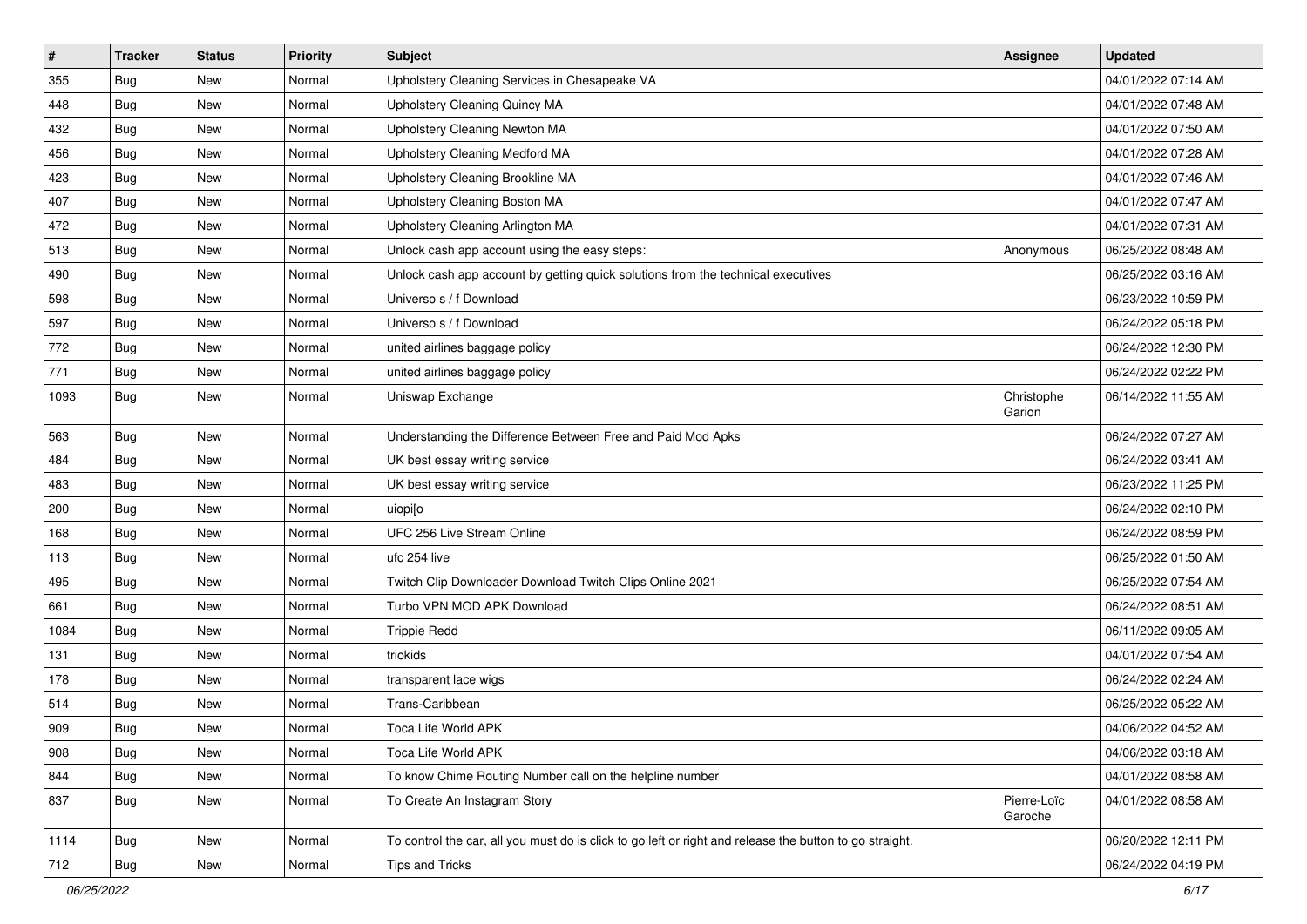| $\sharp$ | <b>Tracker</b> | <b>Status</b> | <b>Priority</b> | <b>Subject</b>                                                                                      | Assignee               | <b>Updated</b>      |
|----------|----------------|---------------|-----------------|-----------------------------------------------------------------------------------------------------|------------------------|---------------------|
| 321      | <b>Bug</b>     | New           | Normal          | Tile & Grout Cleaning Services in Virginia Beach VA                                                 |                        | 06/21/2022 03:04 AM |
| 336      | <b>Bug</b>     | <b>New</b>    | Normal          | Tile & Grout Cleaning Services in Norfolk VA                                                        |                        | 06/25/2022 07:26 AM |
| 352      | Bug            | New           | Normal          | Tile & Grout Cleaning Services in Chesapeake VA                                                     |                        | 06/24/2022 08:14 AM |
| 945      | Bug            | New           | Normal          | TikTok 18 Mod Apk For Your Android                                                                  |                        | 04/13/2022 09:32 AM |
| 529      | <b>Bug</b>     | <b>New</b>    | Normal          | Thop TV APK - Free Download for Android                                                             |                        | 06/25/2022 04:37 AM |
| 642      | <b>Bug</b>     | New           | Normal          | thong tin thoi tiet ngay hom nay                                                                    |                        | 06/24/2022 04:48 PM |
| 645      | <b>Bug</b>     | New           | Normal          | thong tin chinh xac nhat hom nay                                                                    |                        | 06/25/2022 04:16 AM |
| 639      | Bug            | New           | Normal          | thong tin chinh xac                                                                                 |                        | 06/24/2022 02:43 PM |
| 743      | <b>Bug</b>     | New           | Normal          | They promote 'pixel art' contests and a 'game jam' related to the work and figure of Carlos Casares |                        | 04/15/2022 09:12 PM |
| 1065     | Bug            | <b>New</b>    | Normal          | The top foreign language training game in 2022                                                      |                        | 06/07/2022 04:05 AM |
| 891      | Bug            | New           | Normal          | The most interesting game today, have you tried it?                                                 |                        | 04/01/2022 09:17 AM |
| 512      | <b>Bug</b>     | New           | Normal          | The Importance Of Using Custom Writing Services                                                     |                        | 06/24/2022 09:26 AM |
| 672      | <b>Bug</b>     | New           | Normal          | The easiest way to delete ringtones on iPhone                                                       |                        | 06/23/2022 05:06 PM |
| 1033     | <b>Bug</b>     | New           | Normal          | The best slope 2 online games to play right now                                                     |                        | 05/17/2022 10:55 AM |
| 674      | <b>Bug</b>     | New           | Normal          | The best game in 2021                                                                               | Pierre-Loïc<br>Garoche | 06/24/2022 10:05 PM |
| 1028     | <b>Bug</b>     | <b>New</b>    | Normal          | The Best Free Online Game to Play with Friends                                                      |                        | 05/16/2022 05:00 AM |
| 625      | Bug            | <b>New</b>    | Normal          | The best free online driving directions tool                                                        |                        | 04/01/2022 09:28 AM |
| 930      | <b>Bug</b>     | New           | Normal          | The best free games online                                                                          |                        | 04/12/2022 09:05 AM |
| 932      | <b>Bug</b>     | <b>New</b>    | Normal          | The best epic, long-playing PC games will consume days of your life.                                |                        | 05/15/2022 07:44 PM |
| 749      | <b>Bug</b>     | New           | Normal          | The Best Bubble Shooter Game for Android                                                            |                        | 04/01/2022 09:02 AM |
| 221      | <b>Bug</b>     | <b>New</b>    | Normal          | The Best APk                                                                                        |                        | 04/01/2022 08:49 AM |
| 246      | <b>Bug</b>     | <b>New</b>    | Normal          | The Beast App                                                                                       |                        | 06/25/2022 12:34 AM |
| 970      | <b>Bug</b>     | New           | Normal          | The Amount Of Time Does Cash App Direct Deposit Time Take?                                          |                        | 04/23/2022 08:33 AM |
| 1040     | <b>Bug</b>     | New           | Normal          | thabet                                                                                              |                        | 05/19/2022 08:05 PM |
| 482      | <b>Bug</b>     | New           | Normal          | <b>Text Window</b>                                                                                  |                        | 06/25/2022 08:52 AM |
| 498      | <b>Bug</b>     | New           | Normal          | Téléchargeur SoundCloud : SoundCloud en Mp3                                                         | Christophe<br>Garion   | 06/24/2022 05:32 AM |
| 961      | Bug            | New           | Normal          | TeaTv is an Android                                                                                 |                        | 04/20/2022 11:01 AM |
| 644      | Bug            | New           | Normal          | <b>TeaTV App Review</b>                                                                             |                        | 06/24/2022 02:20 PM |
| 664      | <b>Bug</b>     | <b>New</b>    | Normal          | Tea TV Apk Download - The Best Way to Watch Movies Offline                                          |                        | 06/24/2022 08:01 PM |
| 691      | Bug            | New           | Normal          | tea garden dublin                                                                                   |                        | 04/01/2022 09:31 AM |
| 926      | <b>Bug</b>     | New           | Normal          | tavor 7                                                                                             |                        | 06/22/2022 05:08 PM |
| 925      | <b>Bug</b>     | New           | Normal          | tavor 7                                                                                             |                        | 06/15/2022 03:45 AM |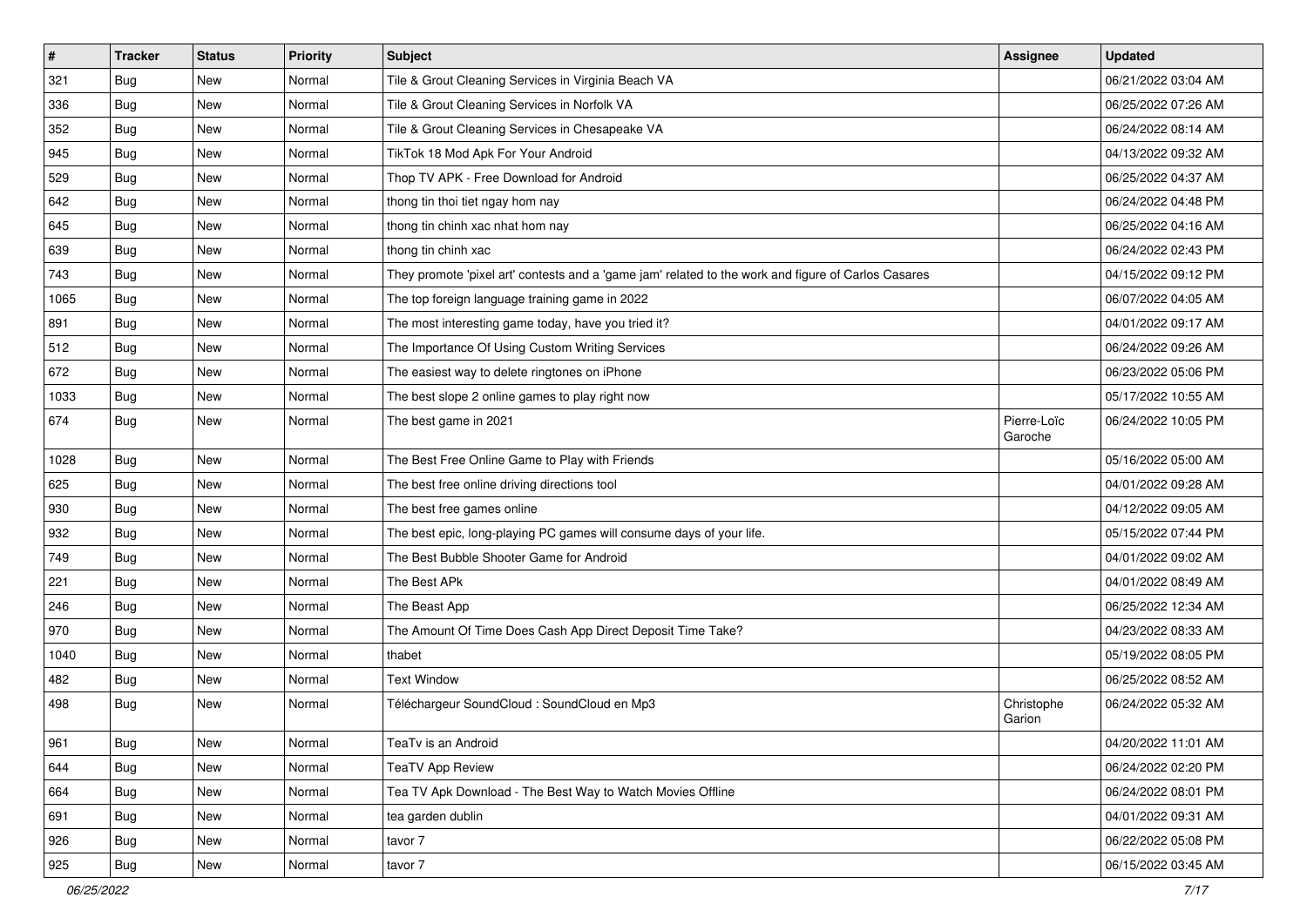| $\vert$ # | <b>Tracker</b> | <b>Status</b> | Priority | Subject                                                            | <b>Assignee</b>        | <b>Updated</b>      |
|-----------|----------------|---------------|----------|--------------------------------------------------------------------|------------------------|---------------------|
| 710       | Bug            | New           | Normal   | Take Necessary Assistance If You Are Unable Activate Cash App Card |                        | 06/24/2022 04:49 AM |
| 1070      | Feature        | New           | Normal   | <b>Tableau Consulting Expertise</b>                                |                        | 06/09/2022 11:50 AM |
| 1000      | <b>Bug</b>     | New           | Normal   | Super easy way to zoom photos and upload to Instagram              | Christophe<br>Garion   | 05/07/2022 11:06 AM |
| 1120      | Bug            | New           | Normal   | Summary of 5 best coloring apps on phones                          |                        | 06/21/2022 10:24 AM |
| 1011      | Bug            | New           | Normal   | Summary of 10 best coloring apps on phones                         |                        | 05/11/2022 10:58 AM |
| 140       | Bug            | New           | Normal   | sugarbalanceusa                                                    |                        | 06/24/2022 01:40 PM |
| 126       | Feature        | New           | Normal   | Stussy Air Force 1 replica                                         |                        | 06/25/2022 09:51 AM |
| 558       | Feature        | <b>New</b>    | Normal   | <b>Stunning Classic Sofas</b>                                      |                        | 06/24/2022 07:01 AM |
| 967       | Feature        | New           | Normal   | stream live nfl games free online                                  |                        | 04/28/2022 03:13 AM |
| 319       | Bug            | New           | Normal   | Steam Cleaning Services in Virginia Beach VA                       |                        | 04/01/2022 07:27 AM |
| 334       | Bug            | New           | Normal   | Steam Cleaning Services in Norfolk VA                              |                        | 04/01/2022 07:25 AM |
| 349       | Bug            | New           | Normal   | Steam Cleaning Services in Chesapeake VA                           |                        | 04/01/2022 07:14 AM |
| 309       | Bug            | New           | Normal   | Stain Removal Services in Virginia Beach VA                        |                        | 04/01/2022 07:19 AM |
| 327       | Bug            | New           | Normal   | Stain Removal Services in Norfolk VA                               |                        | 04/01/2022 07:26 AM |
| 342       | <b>Bug</b>     | New           | Normal   | Stain Removal Services in Chesapeake VA                            |                        | 04/01/2022 07:22 AM |
| 312       | Bug            | New           | Normal   | Stain Protection Services in Virginia Beach VA                     |                        | 06/23/2022 09:25 PM |
| 330       | Bug            | New           | Normal   | Stain Protection Services in Norfolk VA                            |                        | 04/01/2022 07:26 AM |
| 345       | Bug            | New           | Normal   | Stain Protection Services in Chesapeake VA                         |                        | 06/25/2022 06:03 AM |
| 814       | Bug            | New           | Normal   | Stage Fright Cure                                                  | Pierre-Loïc<br>Garoche | 06/24/2022 02:07 PM |
| 773       | <b>Bug</b>     | New           | Normal   | Spades - Play online free                                          |                        | 06/25/2022 02:00 AM |
| 526       | <b>Bug</b>     | New           | Normal   | Soundcloud to mp3 converter - Download Soundcloud songs            |                        | 06/24/2022 12:51 AM |
| 869       | <b>Bug</b>     | New           | Normal   | Sonnerie Post Malone 2022                                          |                        | 04/13/2022 11:05 AM |
| 141       | Feature        | <b>New</b>    | Normal   | Something about jerry curly                                        |                        | 06/25/2022 07:29 AM |
| 222       | Bug            | New           | Normal   | Social Profile links                                               |                        | 06/24/2022 02:53 AM |
| 1048      | Bug            | New           | Normal   | So zeigen Sie ein Instagram-Profilbild an und vergrößern es        |                        | 05/25/2022 06:56 AM |
| 992       | <b>Bug</b>     | New           | Normal   | So vergrößern Sie Ihr Instagram-Profilbild                         |                        | 05/04/2022 08:46 AM |
| 576       | Bug            | New           | Normal   | So laden Sie ein Instagram-Bild herunter                           |                        | 06/23/2022 09:23 AM |
| 1018      | Bug            | <b>New</b>    | Normal   | So erhalten Sie ein kostenloses Hörbuch                            |                        | 06/25/2022 07:23 AM |
| 136       | Bug            | New           | Normal   | snappow                                                            |                        | 06/24/2022 11:40 AM |
| 809       | Bug            | <b>New</b>    | Normal   | Smash Karts - immerse yourself in the exciting race                |                        | 06/24/2022 11:37 PM |
| 897       | Bug            | New           | Normal   | Slot Pulsa Pragmatic Play                                          | Xavier Thirioux        | 04/01/2022 12:08 PM |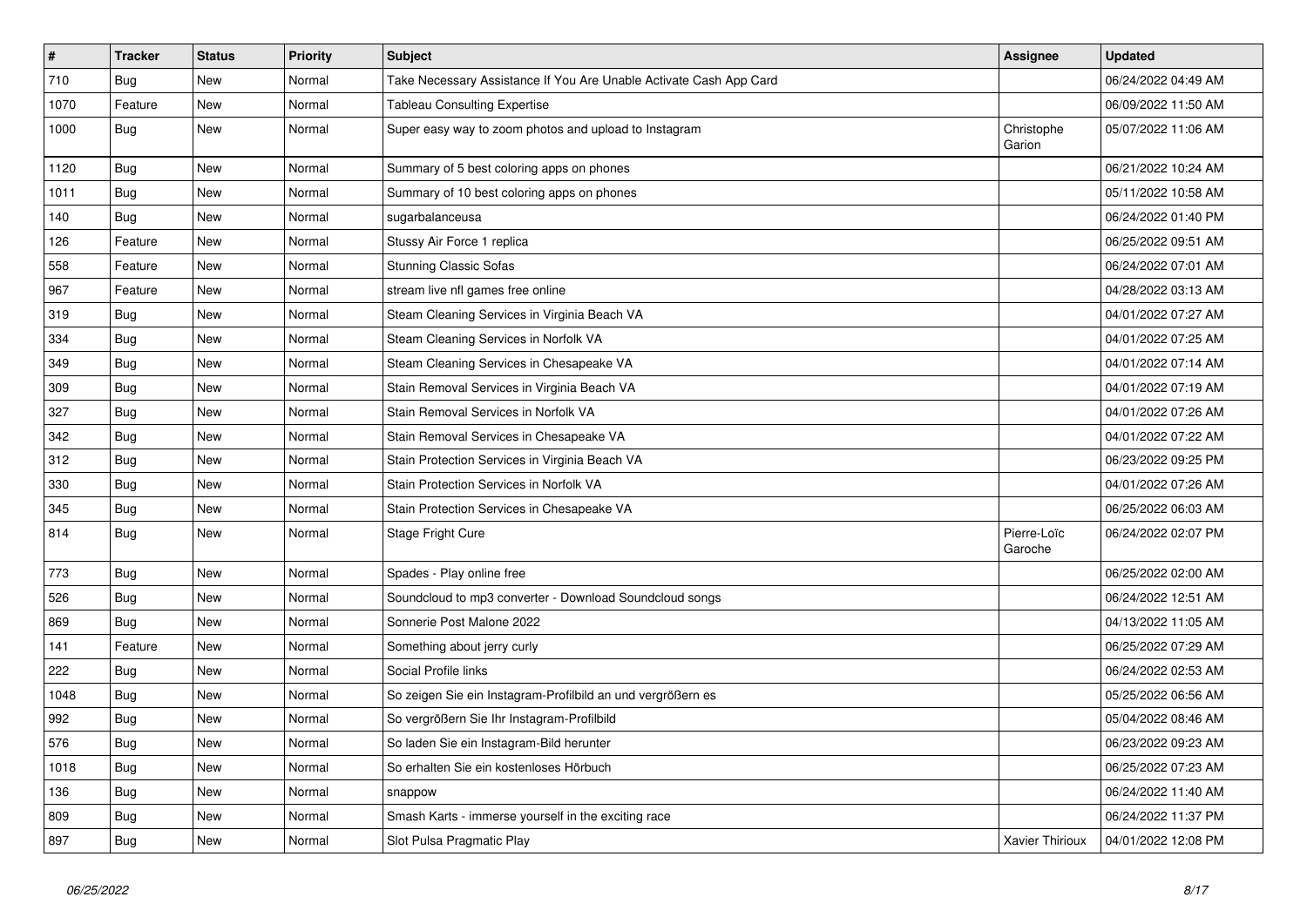| #    | <b>Tracker</b> | <b>Status</b> | <b>Priority</b> | <b>Subject</b>                                                                       | <b>Assignee</b>        | <b>Updated</b>      |
|------|----------------|---------------|-----------------|--------------------------------------------------------------------------------------|------------------------|---------------------|
| 63   | Feature        | New           | Normal          | Skip normalization step in mutation generation if it possible                        | Pierre-Loïc<br>Garoche | 06/24/2022 05:53 AM |
| 1110 | <b>Bug</b>     | New           | Normal          | Six Guns Mod Apk Answers Your Questions                                              | Pierre-Loïc<br>Garoche | 06/20/2022 04:42 AM |
| 1109 | Feature        | New           | Normal          | Six Guns Mod Apk Answers Your Questions                                              | Christophe<br>Garion   | 06/20/2022 04:39 AM |
| 1108 | Bug            | New           | Normal          | Six Guns Mod Apk Answers Your Questions                                              |                        | 06/20/2022 04:37 AM |
| 808  | Bug            | New           | Normal          | Sinnvolle Guten-Morgen-Grüße                                                         |                        | 06/23/2022 07:27 PM |
| 567  | <b>Bug</b>     | New           | Normal          | Singapore assignment help                                                            |                        | 06/25/2022 06:18 AM |
| 72   | <b>Bug</b>     | New           | Normal          | Simulinkd does not match Lustre using EMF backend when using nested Merge expression | Pierre-Loïc<br>Garoche | 04/01/2022 08:06 AM |
| 500  | <b>Bug</b>     | New           | Normal          | Simply contact the technical team, to find the solution to cash app refund problems. | Pierre-Loïc<br>Garoche | 06/25/2022 07:22 AM |
| 898  | <b>Bug</b>     | New           | Normal          | Shadow Fight 2 Mod APK                                                               |                        | 04/02/2022 09:17 AM |
| 652  | <b>Bug</b>     | New           | Normal          | Sesame Health Benefits                                                               |                        | 06/21/2022 06:52 AM |
| 1055 | <b>Bug</b>     | New           | Normal          | seo apk                                                                              | Pierre-Loïc<br>Garoche | 05/27/2022 06:23 AM |
| 197  | <b>Bug</b>     | New           | Normal          | SBL JABORANDI PLUS HAIR OIL - COMPLETE SCALP CARE (100ML)                            |                        | 06/25/2022 12:43 AM |
| 199  | Bug            | New           | Normal          | SBL CLEARSTONE DROPS (30ML)                                                          |                        | 04/01/2022 08:23 AM |
| 252  | Bug            | New           | Normal          | Samsung U600 - Is Essential Business And Personal Phone                              |                        | 04/04/2022 04:45 AM |
| 791  | <b>Bug</b>     | New           | Normal          | Samsnung TV Plus is not working                                                      |                        | 04/01/2022 09:03 AM |
| 902  | Feature        | New           | Normal          | salo717                                                                              |                        | 05/18/2022 10:35 AM |
| 651  | Bug            | New           | Normal          | Salmon Health Benefits                                                               |                        | 06/25/2022 07:05 AM |
| 794  | Feature        | New           | Normal          | Safe place to buy fifa coins                                                         |                        | 06/25/2022 12:53 AM |
| 638  | Bug            | New           | Normal          | Run 3 game                                                                           |                        | 06/23/2022 08:09 PM |
| 322  | Bug            | New           | Normal          | Rug Cleaning Services in Virginia Beach VA                                           |                        | 04/01/2022 07:26 AM |
| 337  | <b>Bug</b>     | New           | Normal          | Rug Cleaning Services in Norfolk VA                                                  |                        | 04/01/2022 07:23 AM |
| 353  | Bug            | New           | Normal          | Rug Cleaning Services in Chesapeake VA                                               |                        | 04/01/2022 07:14 AM |
| 160  | <b>Bug</b>     | New           | Normal          | rtyuiv wbhyu                                                                         |                        | 04/01/2022 07:56 AM |
| 261  | Bug            | New           | Normal          | Ringtone Downloads - Easy Ways Come Up With Your Own Ringtones                       |                        | 06/25/2022 12:30 AM |
| 595  | <b>Bug</b>     | New           | Normal          | RFM Online - une révolution dans la gestion de l'identité numérique                  |                        | 06/25/2022 06:29 AM |
| 250  | <b>Bug</b>     | New           | Normal          | Reviews of phone ringtones                                                           |                        | 06/23/2022 09:24 PM |
| 804  | <b>Bug</b>     | New           | Normal          | Review                                                                               |                        | 06/24/2022 12:23 AM |
| 471  | Bug            | New           | Normal          | Residential Floor Cleaning Westchester MA                                            |                        | 06/23/2022 07:55 AM |
| 447  | <b>Bug</b>     | New           | Normal          | Residential Floor Cleaning Watertown MA                                              |                        | 04/01/2022 07:49 AM |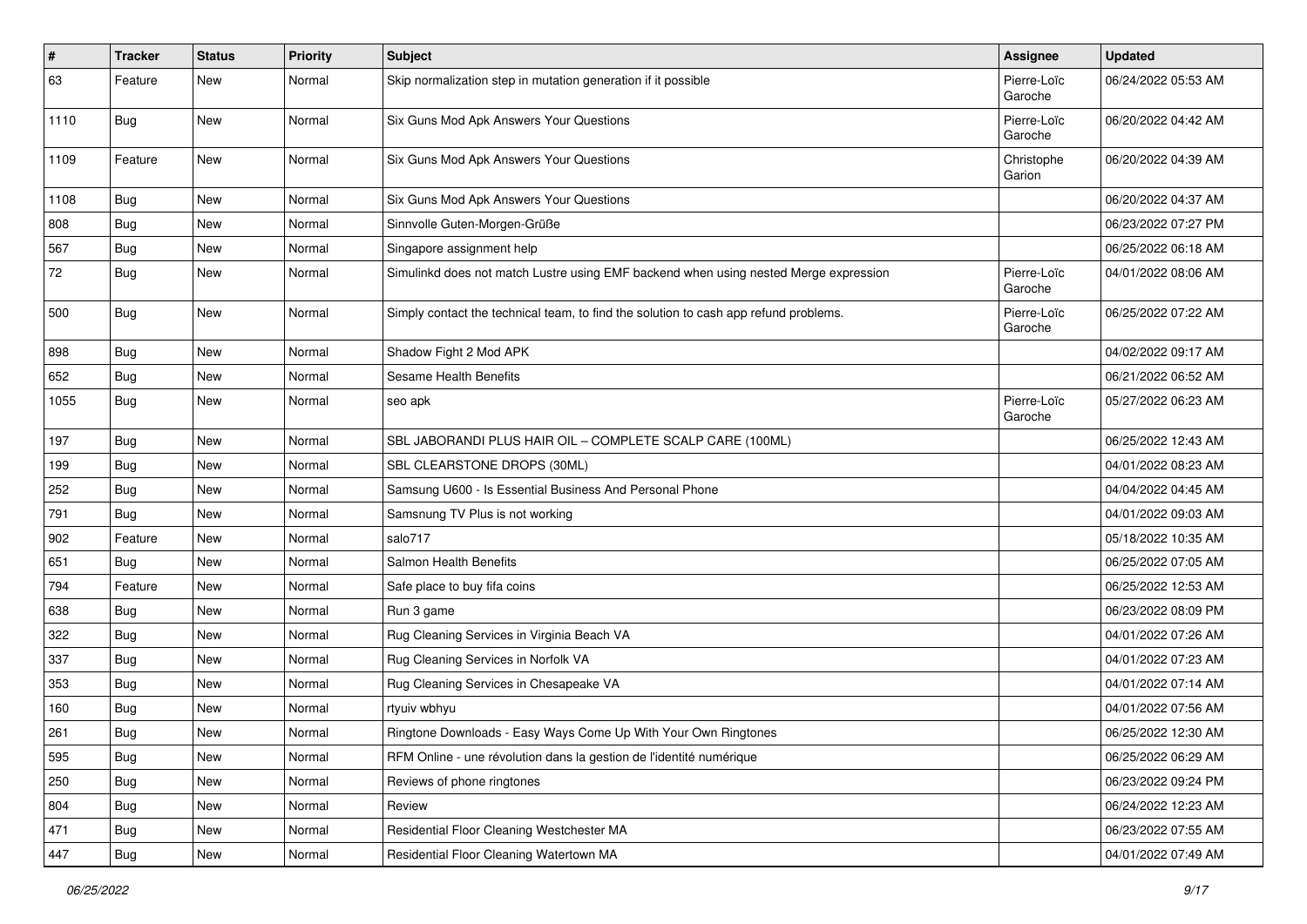| $\sharp$ | <b>Tracker</b> | <b>Status</b> | <b>Priority</b> | <b>Subject</b>                                                              | <b>Assignee</b>      | <b>Updated</b>      |
|----------|----------------|---------------|-----------------|-----------------------------------------------------------------------------|----------------------|---------------------|
| 422      | Bug            | New           | Normal          | Residential Floor Cleaning Somerville MA                                    |                      | 04/01/2022 07:46 AM |
| 455      | <b>Bug</b>     | <b>New</b>    | Normal          | Residential Floor Cleaning Quincy MA                                        |                      | 04/01/2022 07:38 AM |
| 439      | <b>Bug</b>     | New           | Normal          | Residential Floor Cleaning Newton MA                                        |                      | 04/01/2022 07:49 AM |
| 463      | <b>Bug</b>     | New           | Normal          | Residential Floor Cleaning Medford MA                                       |                      | 04/01/2022 07:32 AM |
| 431      | <b>Bug</b>     | New           | Normal          | Residential Floor Cleaning Brookline MA                                     |                      | 04/01/2022 07:50 AM |
| 414      | <b>Bug</b>     | New           | Normal          | Residential Floor Cleaning Boston MA                                        |                      | 04/01/2022 07:46 AM |
| 1082     | <b>Bug</b>     | New           | Normal          | Reset chime bank password without phone number                              |                      | 06/15/2022 11:56 AM |
| 127      | Feature        | New           | Normal          | replica af1                                                                 |                      | 04/01/2022 07:55 AM |
| 139      | <b>Bug</b>     | New           | Normal          | relseo                                                                      |                      | 06/25/2022 12:40 AM |
| 695      | <b>Bug</b>     | <b>New</b>    | Normal          | Refer Listas IPTV Apk                                                       |                      | 06/24/2022 03:46 AM |
| 875      | Bug            | New           | Normal          | Red ball game                                                               |                      | 04/01/2022 09:15 AM |
| 243      | Feature        | <b>New</b>    | Normal          | Reconstruir la pandilla de la mafia en Gangstar Vegas MOD APK               |                      | 06/22/2022 01:10 PM |
| 704      | <b>Bug</b>     | New           | Normal          | Reach support team of Chime Customer Service for instant help               |                      | 06/22/2022 07:36 AM |
| 917      | Bug            | New           | Normal          | Random Person Sent Me Money on Cash App-find solution?                      |                      | 04/09/2022 12:32 PM |
| 552      | Feature        | <b>New</b>    | Normal          | Radio rfm and the benefits of radio rfm                                     |                      | 06/24/2022 03:23 AM |
| 549      | <b>Bug</b>     | New           | Normal          | Radio Luisteren                                                             |                      | 06/24/2022 07:01 PM |
| 1096     | Bug            | <b>New</b>    | Normal          | Race and experience new life.                                               |                      | 06/15/2022 04:45 AM |
| 546      | Feature        | <b>New</b>    | Normal          | Quickbooks Error                                                            |                      | 06/24/2022 05:21 AM |
| 488      | Bug            | New           | Normal          | Quick solution to solve cash app dispute by the technical team              |                      | 06/25/2022 03:08 AM |
| 1023     | Bug            | <b>New</b>    | Normal          | Questions That Are Typically Asked About Trap The Cat                       |                      | 05/14/2022 03:51 AM |
| 244      | Bug            | New           | Normal          | Quels sont les avantages des stations de radio en ligne.                    |                      | 06/24/2022 05:37 PM |
| 715      | <b>Bug</b>     | New           | Normal          | Puppy Playtime Descargar gratis                                             |                      | 06/22/2022 01:40 AM |
| 850      | Bug            | New           | Normal          | Puppy Playtime APK Android                                                  |                      | 04/01/2022 09:14 AM |
| 797      | Bug            | New           | Normal          | Psychedelic                                                                 | Christophe<br>Garion | 06/22/2022 02:02 AM |
| 517      | Bug            | New           | Normal          | Proficient tips to take help of cash app support professionals:             |                      | 06/24/2022 02:37 PM |
| 211      | <b>Bug</b>     | <b>New</b>    | Normal          | Problem in Cash App rebate? Call Cash App customer service number for help. |                      | 06/25/2022 12:13 AM |
| 173      | Feature        | <b>New</b>    | Normal          | private limited company registration                                        |                      | 06/23/2022 06:29 PM |
| 1113     | <b>Bug</b>     | New           | Normal          | Press the button to control your car                                        |                      | 06/20/2022 12:09 PM |
| 603      | Bug            | New           | Normal          | Premiere gratuito da lista de IPTV                                          |                      | 06/24/2022 05:30 PM |
| 218      | Bug            | New           | Normal          | Popular Educational trends                                                  |                      | 06/25/2022 09:30 AM |
| 872      | <b>Bug</b>     | New           | Normal          | Poppy Playtime Horror Game Free                                             |                      | 04/01/2022 09:11 AM |
| 830      | <b>Bug</b>     | New           | Normal          | Poppy Playtime APK                                                          |                      | 04/01/2022 08:59 AM |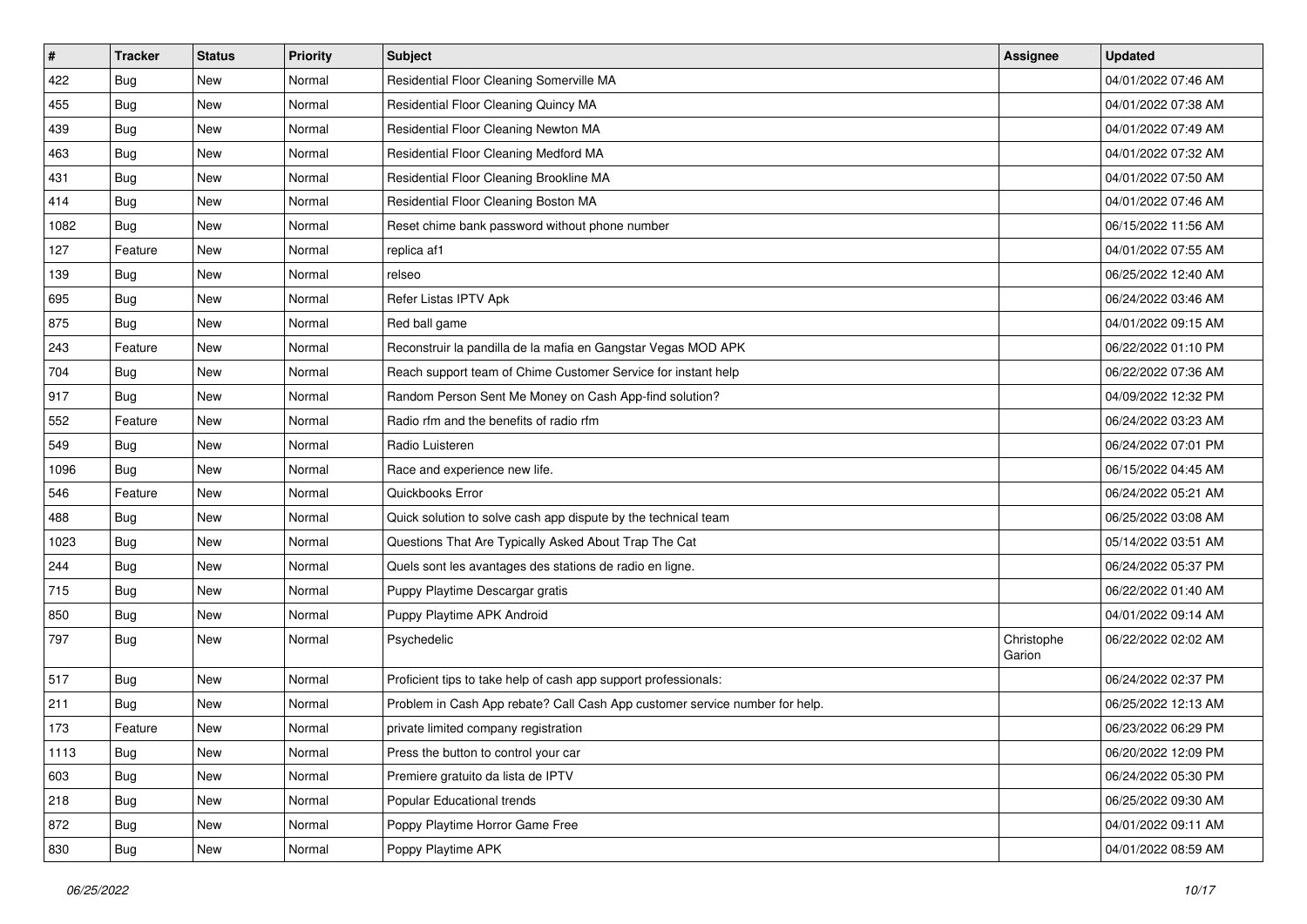| #    | <b>Tracker</b> | <b>Status</b> | Priority | Subject                                                           | <b>Assignee</b>        | <b>Updated</b>      |
|------|----------------|---------------|----------|-------------------------------------------------------------------|------------------------|---------------------|
| 860  | <b>Bug</b>     | New           | Normal   | pokemon guide                                                     | Pierre-Loïc<br>Garoche | 06/18/2022 08:18 PM |
| 766  | <b>Bug</b>     | New           | Normal   | Pobreflix Mod APK Review                                          |                        | 06/23/2022 01:39 AM |
| 648  | Feature        | New           | Normal   | <b>Plum Health Benefits</b>                                       |                        | 06/23/2022 01:47 PM |
| 606  | Feature        | New           | Normal   | Play unblocked cookie crush 3                                     | Pierre-Loïc<br>Garoche | 06/22/2022 04:12 AM |
| 600  | <b>Bug</b>     | New           | Normal   | Play Store Pro                                                    |                        | 06/24/2022 03:39 AM |
| 816  | <b>Bug</b>     | New           | Normal   | Play Scribble io fun with everyone                                |                        | 06/23/2022 10:52 AM |
| 640  | <b>Bug</b>     | New           | Normal   | play game with me                                                 |                        | 06/24/2022 08:20 PM |
| 556  | Bug            | New           | Normal   | Play Game Mod Apk With Your Friends                               |                        | 06/23/2022 09:56 PM |
| 752  | <b>Bug</b>     | New           | Normal   | Plagerism checker                                                 |                        | 04/01/2022 09:03 AM |
| 744  | <b>Bug</b>     | New           | Normal   | <b>Pixel Survive</b>                                              |                        | 04/01/2022 09:02 AM |
| 172  | Feature        | New           | Normal   | pgdm colleges in bangalore                                        |                        | 06/23/2022 10:47 PM |
| 649  | Feature        | New           | Normal   | Pear Health Benefits                                              |                        | 06/24/2022 09:49 PM |
| 654  | Feature        | New           | Normal   | <b>Peach Health Benefits</b>                                      |                        | 06/23/2022 05:34 AM |
| 975  | <b>Bug</b>     | New           | Normal   | Payback 2 Mod APK                                                 |                        | 05/05/2022 10:56 AM |
| 1090 | <b>Bug</b>     | New           | Normal   | Pay Someone To Do My Assignment                                   |                        | 06/11/2022 03:15 PM |
| 1089 | <b>Bug</b>     | New           | Normal   | Pay Someone To Do My Assignment                                   |                        | 06/15/2022 04:44 AM |
| 817  | <b>Bug</b>     | New           | Normal   | Pacman 30th Anniversary                                           |                        | 06/23/2022 04:51 AM |
| 280  | <b>Bug</b>     | New           | Normal   | Pacific Web Design                                                |                        | 06/25/2022 02:56 AM |
| 138  | <b>Bug</b>     | New           | Normal   | own-sweethome                                                     |                        | 06/23/2022 05:03 PM |
| 662  | <b>Bug</b>     | New           | Normal   | Oreo TV Download - The Easiest Way to Watch Live TV               |                        | 06/24/2022 05:18 PM |
| 643  | Bug            | New           | Normal   | Oreo TV Apk Download                                              |                        | 06/23/2022 12:30 PM |
| 858  | <b>Bug</b>     | New           | Normal   | opourid                                                           | Christophe<br>Garion   | 04/01/2022 09:13 AM |
| 1047 | <b>Bug</b>     | New           | Normal   | Opensea                                                           | Corentin<br>Lauverjat  | 05/24/2022 02:32 PM |
| 753  | <b>Bug</b>     | New           | Normal   | onlineessaygrader                                                 |                        | 04/01/2022 09:01 AM |
| 619  | <b>Bug</b>     | New           | Normal   | Online Trusted Medicine Store in US for Health - Genericmedsupply |                        | 06/23/2022 09:19 PM |
| 740  | Feature        | New           | Normal   | Online Thesis Help USA                                            |                        | 06/25/2022 09:42 AM |
| 856  | Bug            | New           | Normal   | Online Classes Assistance Help For Student                        |                        | 04/01/2022 09:13 AM |
| 855  | <b>Bug</b>     | New           | Normal   | Online Classes Assistance Help For Student                        |                        | 04/01/2022 09:13 AM |
| 848  | Feature        | New           | Normal   | Online Classes Assistance                                         |                        | 04/01/2022 08:57 AM |
| 1056 | Feature        | New           | Normal   | Online Class Issues                                               |                        | 05/28/2022 12:44 AM |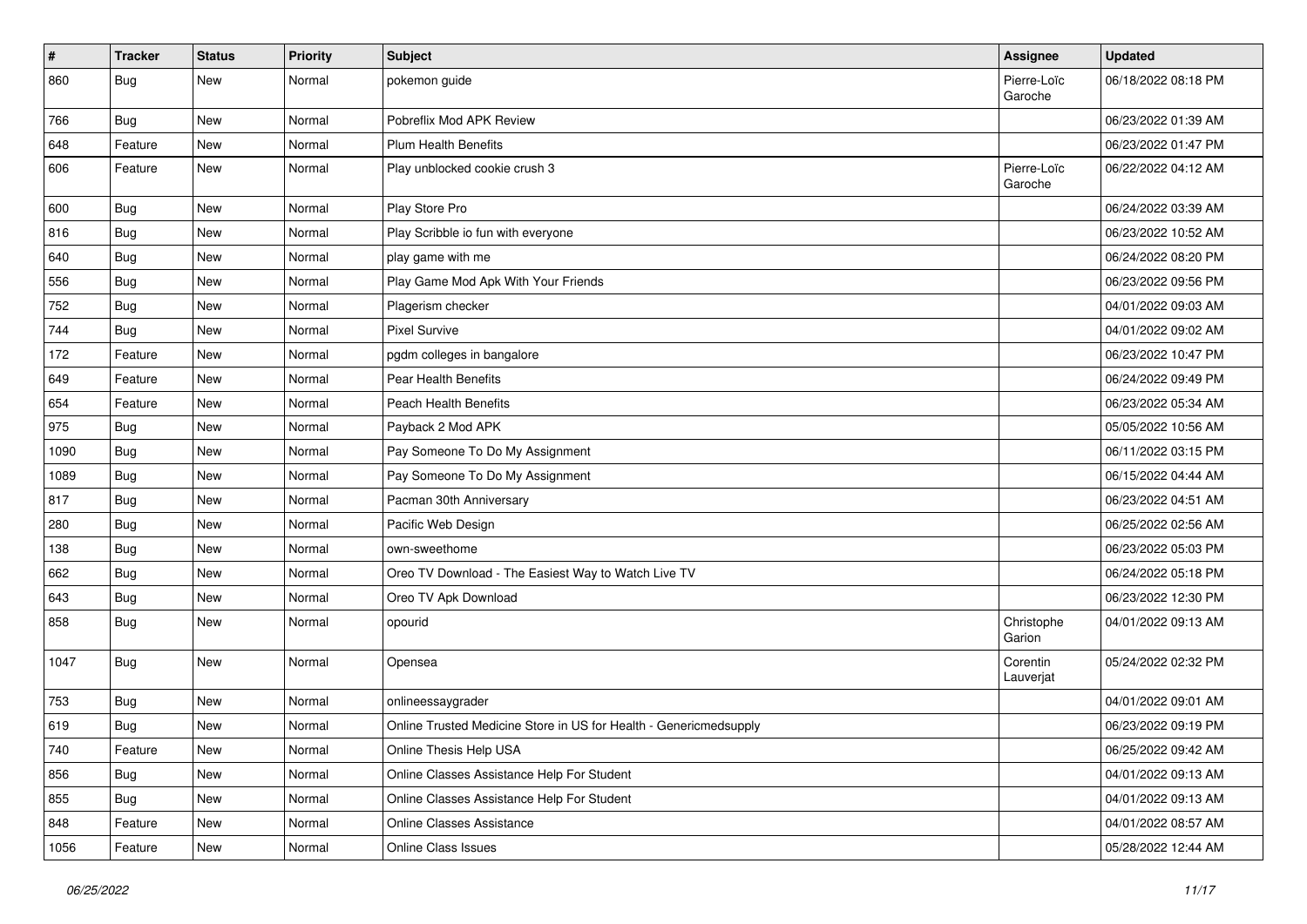| $\sharp$ | <b>Tracker</b> | <b>Status</b> | <b>Priority</b> | Subject                                                                                | <b>Assignee</b>        | <b>Updated</b>      |
|----------|----------------|---------------|-----------------|----------------------------------------------------------------------------------------|------------------------|---------------------|
| 659      | <b>Bug</b>     | New           | Normal          | Olive Oil Properties And Health Benefits                                               |                        | 06/24/2022 08:09 AM |
| 364      | Bug            | New           | Normal          | Office Moving Services in Washington DC                                                |                        | 04/01/2022 07:13 AM |
| 388      | Bug            | New           | Normal          | Office Moving Services in Sterling VA                                                  |                        | 04/01/2022 07:16 AM |
| 400      | <b>Bug</b>     | New           | Normal          | Office Moving Services in Potomac MD                                                   |                        | 06/22/2022 07:29 AM |
| 382      | <b>Bug</b>     | <b>New</b>    | Normal          | Office Moving Services in McLean VA                                                    |                        | 04/01/2022 07:17 AM |
| 406      | <b>Bug</b>     | New           | Normal          | Office Moving Services in Gaithersburg MD                                              |                        | 04/01/2022 07:47 AM |
| 376      | <b>Bug</b>     | <b>New</b>    | Normal          | Office Moving Services in Fairfax VA                                                   |                        | 04/01/2022 07:17 AM |
| 358      | Bug            | New           | Normal          | Office Moving Services in Baltimore MD                                                 |                        | 04/01/2022 07:13 AM |
| 370      | <b>Bug</b>     | New           | Normal          | Office Moving Services in Arlington County VA                                          |                        | 04/01/2022 07:16 AM |
| 394      | Bug            | <b>New</b>    | Normal          | Office Moving Services in Annapolis MD                                                 |                        | 04/01/2022 07:15 AM |
| 311      | <b>Bug</b>     | New           | Normal          | Odor Removal Services in Virginia Beach VA                                             |                        | 04/01/2022 07:19 AM |
| 329      | <b>Bug</b>     | New           | Normal          | Odor Removal Services in Norfolk VA                                                    |                        | 04/01/2022 07:22 AM |
| 344      | <b>Bug</b>     | New           | Normal          | Odor Removal Services in Chesapeake VA                                                 |                        | 06/25/2022 12:42 AM |
| 777      | <b>Bug</b>     | <b>New</b>    | Normal          | Obtain driving instructions using Google Maps.                                         |                        | 06/24/2022 07:31 AM |
| 183      | <b>Bug</b>     | <b>New</b>    | Normal          | Nursing Assignment Help Online                                                         |                        | 06/25/2022 08:38 AM |
| 669      | Feature        | New           | Normal          | Nursing Assignment Help                                                                |                        | 06/18/2022 02:12 AM |
| 828      | <b>Bug</b>     | New           | Normal          | Nursery management                                                                     |                        | 06/13/2022 08:55 AM |
| 481      | <b>Bug</b>     | <b>New</b>    | Normal          | Nur Online Shop                                                                        |                        | 06/24/2022 12:42 PM |
| 480      | Bug            | <b>New</b>    | Normal          | Nur Online Shop                                                                        |                        | 06/25/2022 06:52 AM |
| 866      | Feature        | New           | Normal          | Northern Ireland Dissertation Writing Service                                          | Pierre-Loïc<br>Garoche | 04/01/2022 09:12 AM |
| 862      | Bug            | <b>New</b>    | Normal          | none                                                                                   |                        | 04/01/2022 09:11 AM |
| 185      | Bug            | <b>New</b>    | Normal          | Non-Plagiarized Research Writing                                                       |                        | 06/24/2022 04:57 AM |
| 277      | Feature        | New           | Normal          | Nike Dunks Replica                                                                     |                        | 04/01/2022 08:19 AM |
| 276      | Feature        | New           | Normal          | Nike Dunks Replica                                                                     |                        | 04/01/2022 08:19 AM |
| 821      | <b>Bug</b>     | New           | Normal          | Nicoo - A Review of the Popular Battle Royale Game                                     |                        | 04/01/2022 08:56 AM |
| 115      | <b>Bug</b>     | <b>New</b>    | Normal          | NFL LIVE STREAM                                                                        |                        | 06/24/2022 03:52 PM |
| 1026     | <b>Bug</b>     | New           | Normal          | New Puzzle Game for All Age - Dordle                                                   |                        | 05/30/2022 06:26 AM |
| 572      | Feature        | New           | Normal          | New features of WhatsApp Plus on Android phones                                        | Pierre-Loïc<br>Garoche | 06/24/2022 12:59 PM |
| 204      | Feature        | New           | Normal          | New Car Tyres                                                                          |                        | 04/01/2022 08:40 AM |
| 209      | <b>Bug</b>     | New           | Normal          | Neglect to access old Cash App account considering message notice issue? Contact help. |                        | 06/24/2022 10:27 AM |
| 894      | Feature        | New           | Normal          | Need phd dissertation help in UK                                                       |                        | 05/30/2022 12:29 PM |
| 550      | <b>Bug</b>     | New           | Normal          | Nederland FM - beste manieren om naar internationale radio op internet te luisteren    |                        | 06/23/2022 08:56 PM |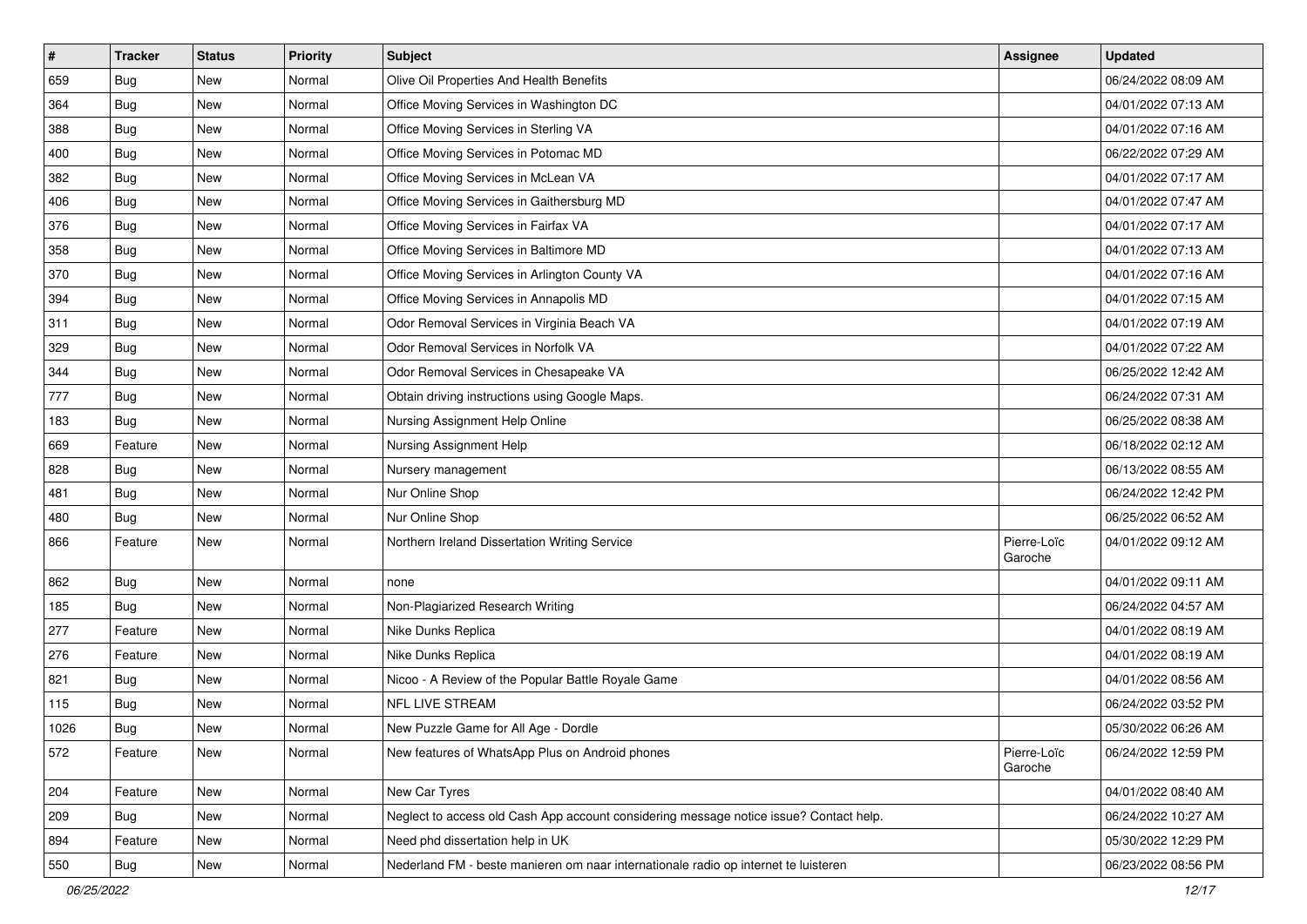| $\sharp$ | <b>Tracker</b> | <b>Status</b> | Priority | Subject                                                            | <b>Assignee</b> | <b>Updated</b>      |
|----------|----------------|---------------|----------|--------------------------------------------------------------------|-----------------|---------------------|
| 527      | Feature        | New           | Normal   | My Teachers                                                        |                 | 06/24/2022 02:41 PM |
| 234      | Bug            | <b>New</b>    | Normal   | My Personal Experience With the College Writing Services           |                 | 06/25/2022 04:59 AM |
| 532      | <b>Bug</b>     | New           | Normal   | My Assignment Help                                                 |                 | 06/25/2022 09:07 AM |
| 790      | Bug            | New           | Normal   | My app                                                             |                 | 04/01/2022 09:03 AM |
| 990      | <b>Bug</b>     | <b>New</b>    | Normal   | Mushrooms                                                          |                 | 05/03/2022 12:02 AM |
| 362      | <b>Bug</b>     | New           | Normal   | Moving Services in Washington DC                                   |                 | 04/01/2022 07:13 AM |
| 386      | <b>Bug</b>     | New           | Normal   | Moving Services in Sterling VA                                     |                 | 04/01/2022 07:16 AM |
| 398      | Bug            | New           | Normal   | Moving Services in Potomac MD                                      |                 | 04/01/2022 07:32 AM |
| 380      | <b>Bug</b>     | New           | Normal   | Moving Services in McLean VA                                       |                 | 06/25/2022 03:44 AM |
| 404      | <b>Bug</b>     | <b>New</b>    | Normal   | Moving Services in Gaithersburg MD                                 |                 | 04/01/2022 07:47 AM |
| 374      | Bug            | New           | Normal   | Moving Services in Fairfax VA                                      |                 | 04/01/2022 07:18 AM |
| 356      | <b>Bug</b>     | New           | Normal   | Moving Services in Baltimore MD                                    |                 | 04/01/2022 07:13 AM |
| 368      | <b>Bug</b>     | New           | Normal   | Moving Services in Arlington County VA                             |                 | 04/01/2022 07:12 AM |
| 392      | <b>Bug</b>     | New           | Normal   | Moving Services in Annapolis MD                                    |                 | 04/01/2022 07:16 AM |
| 935      | <b>Bug</b>     | New           | Normal   | MovieBox Pro Apk - Watch Movies and TV Shows on Your Android Phone |                 | 04/27/2022 05:56 PM |
| 934      | <b>Bug</b>     | New           | Normal   | MovieBox Pro Apk - Watch Movies and TV Shows on Your Android Phone |                 | 05/10/2022 11:01 AM |
| 318      | <b>Bug</b>     | New           | Normal   | Mold Removal Services in Virginia Beach VA                         |                 | 04/01/2022 07:27 AM |
| 333      | Bug            | <b>New</b>    | Normal   | Mold Removal Services in Norfolk VA                                |                 | 06/25/2022 04:25 AM |
| 348      | Bug            | New           | Normal   | Mold Removal Services in Chesapeake VA                             |                 | 04/01/2022 07:14 AM |
| 248      | <b>Bug</b>     | <b>New</b>    | Normal   | Mobile ringtones and attractiveness ringtones                      |                 | 06/25/2022 03:31 AM |
| 726      | Bug            | New           | Normal   | Mobile Application Development Services                            |                 | 06/25/2022 06:02 AM |
| 905      | <b>Bug</b>     | New           | Normal   | MINI MILITIA MOD APK                                               |                 | 05/19/2022 01:54 PM |
| 820      | <b>Bug</b>     | <b>New</b>    | Normal   | Metal Slug Apk para Android                                        |                 | 06/25/2022 05:15 AM |
| 819      | <b>Bug</b>     | New           | Normal   | Metal Slug Apk para Android                                        |                 | 04/01/2022 08:59 AM |
| 988      | <b>Bug</b>     | New           | Normal   | <b>Medicinal Mushrooms</b>                                         |                 | 05/06/2022 06:06 AM |
| 987      | <b>Bug</b>     | New           | Normal   | <b>Medicinal Mushrooms</b>                                         |                 | 05/02/2022 11:59 PM |
| 114      | Bug            | <b>New</b>    | Normal   | <b>Medical Research Writing Services</b>                           |                 | 06/25/2022 07:20 AM |
| 991      | <b>Bug</b>     | New           | Normal   | <b>MDMA MOLLY</b>                                                  |                 | 05/03/2022 12:03 AM |
| 310      | Bug            | New           | Normal   | Mattress Cleaning Services in Virginia Beach VA                    |                 | 04/01/2022 07:19 AM |
| 328      | <b>Bug</b>     | New           | Normal   | Mattress Cleaning Services in Norfolk VA                           |                 | 04/01/2022 07:26 AM |
| 343      | Bug            | New           | Normal   | Mattress Cleaning Services in Chesapeake VA                        |                 | 04/01/2022 07:16 AM |
| 953      | <b>Bug</b>     | New           | Normal   | Manga Dogs - Read Your Favorite Comics on Your Smartphone          |                 | 04/20/2022 05:25 AM |
| 288      | <b>Bug</b>     | New           | Normal   | Make shopping easier                                               |                 | 04/01/2022 07:56 AM |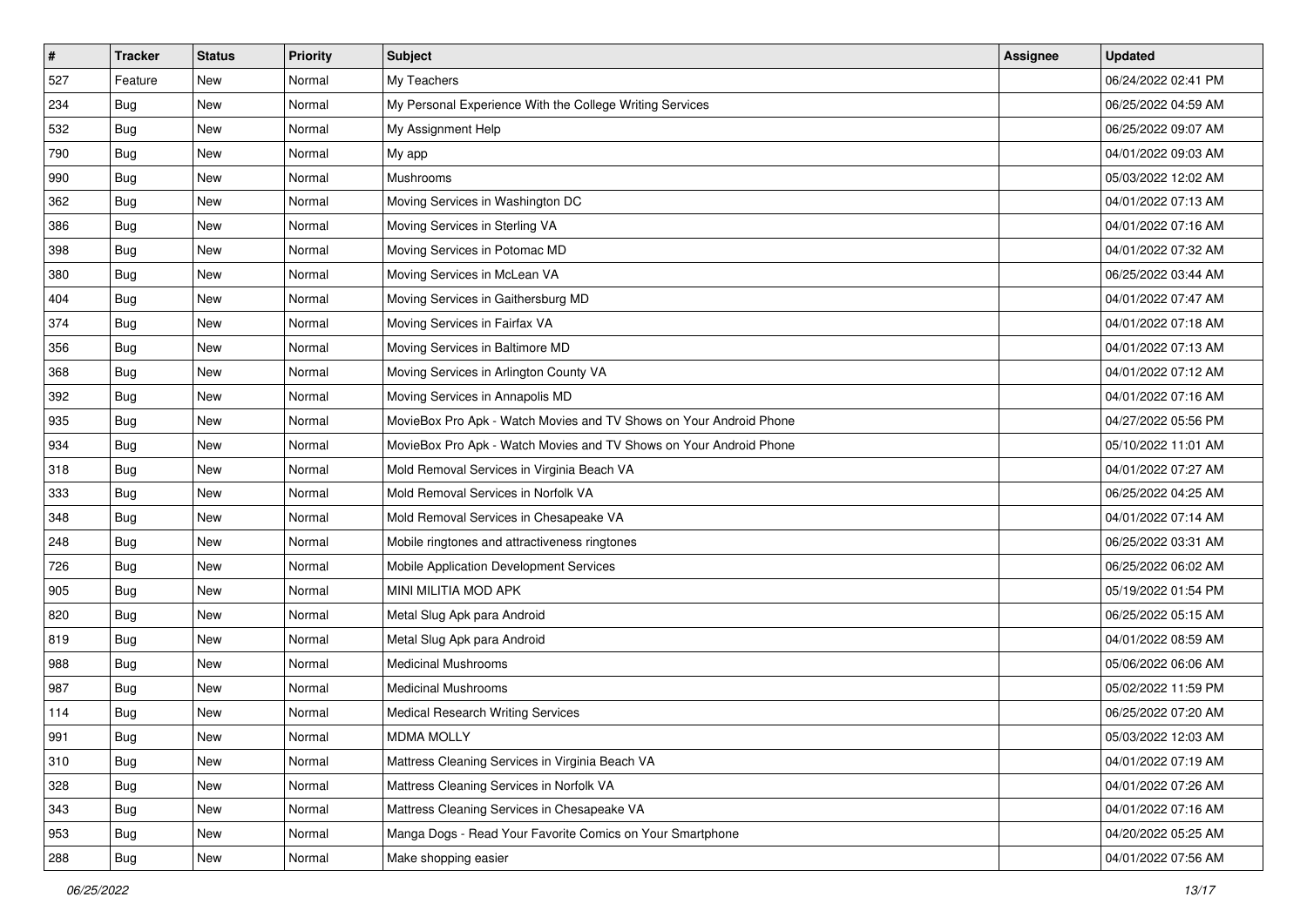| #    | <b>Tracker</b> | <b>Status</b> | <b>Priority</b> | <b>Subject</b>                                                                                                                                           | <b>Assignee</b>        | <b>Updated</b>      |
|------|----------------|---------------|-----------------|----------------------------------------------------------------------------------------------------------------------------------------------------------|------------------------|---------------------|
| 287  | Bug            | New           | Normal          | Make shopping easier                                                                                                                                     |                        | 04/01/2022 08:41 AM |
| 870  | Bug            | New           | Normal          | Mahjong Solitaire                                                                                                                                        |                        | 04/01/2022 09:12 AM |
| 612  | Bug            | New           | Normal          | Luxury Slingshot Rental                                                                                                                                  |                        | 06/24/2022 09:09 AM |
| 1121 | Bug            | New           | Normal          | LustreC do not run                                                                                                                                       |                        | 06/22/2022 08:43 AM |
| 825  | Bug            | <b>New</b>    | Normal          | Lucky Patcher Download                                                                                                                                   |                        | 04/01/2022 08:59 AM |
| 665  | Feature        | New           | Normal          | Look for a dedicated help with finance assignment                                                                                                        |                        | 06/24/2022 12:47 PM |
| 1111 | <b>Bug</b>     | New           | Normal          | LOLBeans is a fun battle royale game where you race with other players while avoiding obstacles. Reach the<br>end of the course in competitive gameplay! |                        | 06/20/2022 06:39 AM |
| 270  | <b>Bug</b>     | New           | Normal          | Logo Mansion                                                                                                                                             | Christophe<br>Garion   | 04/01/2022 08:20 AM |
| 677  | Bug            | New           | Normal          | Logo Design Services Near Me                                                                                                                             |                        | 06/24/2022 08:52 AM |
| 365  | Bug            | New           | Normal          | Local Moving Services in Washington DC                                                                                                                   |                        | 04/01/2022 07:12 AM |
| 389  | Bug            | <b>New</b>    | Normal          | Local Moving Services in Sterling VA                                                                                                                     |                        | 04/01/2022 07:16 AM |
| 401  | <b>Bug</b>     | New           | Normal          | Local Moving Services in Potomac MD                                                                                                                      |                        | 04/01/2022 07:48 AM |
| 383  | Bug            | <b>New</b>    | Normal          | Local Moving Services in McLean VA                                                                                                                       |                        | 04/01/2022 07:17 AM |
| 377  | Bug            | New           | Normal          | Local Moving Services in Fairfax VA                                                                                                                      |                        | 04/01/2022 07:17 AM |
| 359  | Bug            | New           | Normal          | Local Moving Services in Baltimore MD                                                                                                                    |                        | 04/01/2022 07:15 AM |
| 371  | Bug            | New           | Normal          | Local Moving Services in Arlington County VA                                                                                                             |                        | 04/01/2022 07:13 AM |
| 395  | Bug            | New           | Normal          | Local Moving Services in Annapolis MD                                                                                                                    |                        | 04/01/2022 07:15 AM |
| 171  | Feature        | New           | Normal          | loan management system                                                                                                                                   |                        | 06/25/2022 09:42 AM |
| 623  | Bug            | New           | Normal          | Listen to online radio stations for mobile phones                                                                                                        |                        | 06/24/2022 08:21 PM |
| 479  | Bug            | New           | Normal          | Limousine Service Bellevue WA                                                                                                                            |                        | 06/24/2022 06:14 AM |
| 1098 | Bug            | New           | Normal          | Life of a Fisherman                                                                                                                                      |                        | 06/15/2022 08:10 AM |
| 502  | <b>Bug</b>     | New           | Normal          | Les instructions pour définir des sonneries pour iPhone sont simples et faciles à suivre                                                                 |                        | 06/25/2022 12:35 AM |
| 1077 | Bug            | New           | Normal          | Les excellentes façons d'utiliser ces images                                                                                                             |                        | 06/25/2022 08:51 AM |
| 673  | Bug            | New           | Normal          | Learn the basics of pixel art - Clear grid                                                                                                               |                        | 06/24/2022 06:41 AM |
| 562  | Bug            | New           | Normal          | Learn Basic Mahjong Rules                                                                                                                                |                        | 06/23/2022 12:48 AM |
| 151  | Feature        | New           | Normal          | Law Essay Writing Service - Assignments Planet                                                                                                           |                        | 06/25/2022 12:29 AM |
| 739  | <b>Bug</b>     | New           | Normal          | law dissertation help                                                                                                                                    |                        | 04/01/2022 09:02 AM |
| 779  | Feature        | New           | Normal          | Latest Whatsapp groups for Teens                                                                                                                         | Pierre-Loïc<br>Garoche | 06/21/2022 01:33 AM |
| 904  | Feature        | New           | Normal          | Laora seeck                                                                                                                                              |                        | 04/20/2022 11:54 AM |
| 883  | Bug            | New           | Normal          | Langweilen Sie sich jemals bei der gleichen alten Schriftart auf Instagram?                                                                              |                        | 04/01/2022 09:16 AM |
| 851  | <b>Bug</b>     | New           | Normal          | Laden Sie den kostenlosen MP3-Klingelton für Ihr Mobiltelefon herunter                                                                                   |                        | 04/01/2022 09:14 AM |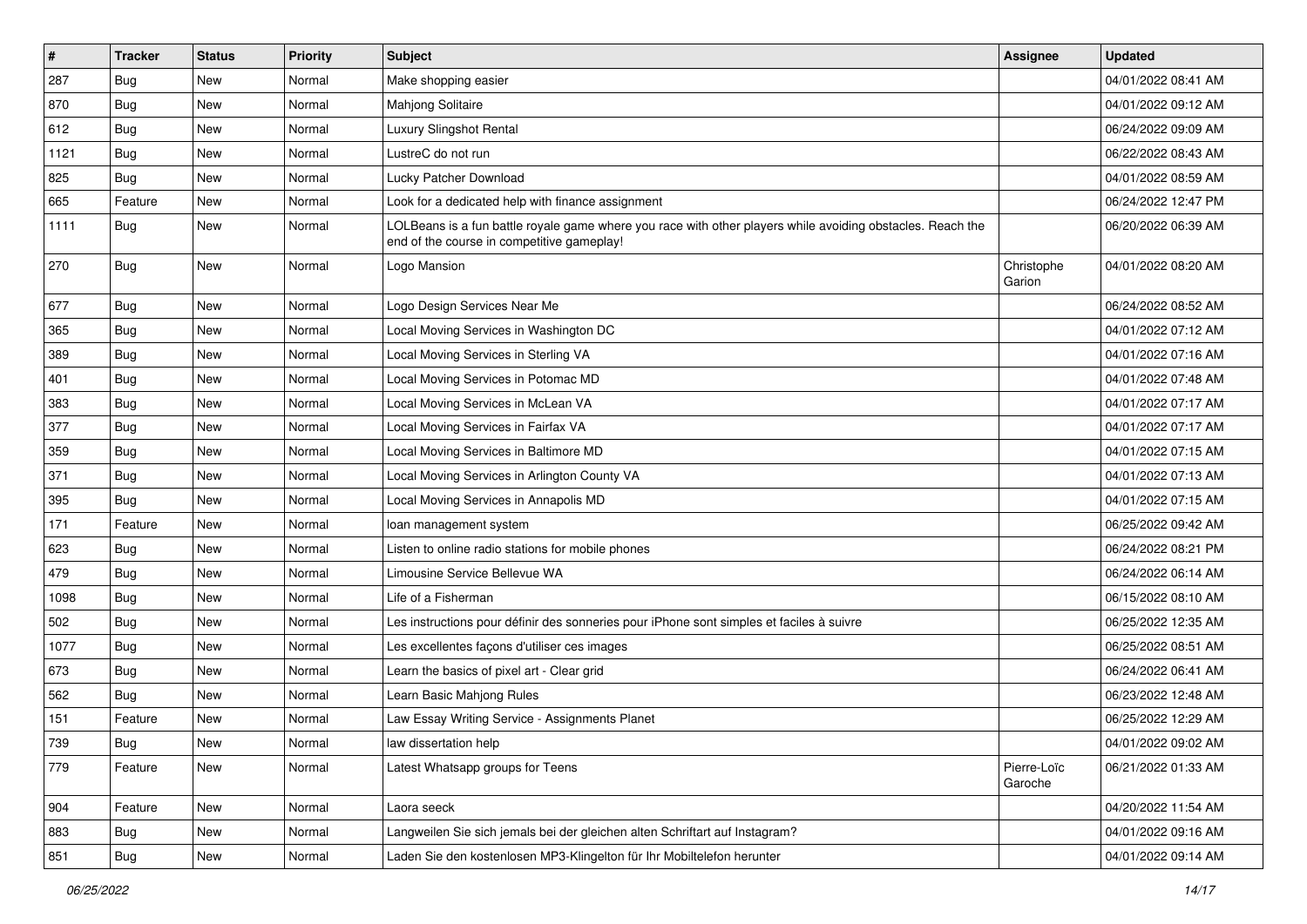| #    | <b>Tracker</b> | <b>Status</b> | Priority | <b>Subject</b>                                                        | <b>Assignee</b>        | <b>Updated</b>      |
|------|----------------|---------------|----------|-----------------------------------------------------------------------|------------------------|---------------------|
| 194  | <b>Bug</b>     | New           | Normal   | lace closure wigs                                                     |                        | 06/25/2022 09:18 AM |
| 716  | Bug            | New           | Normal   | La celebración de un BabyShower.                                      |                        | 06/24/2022 02:09 AM |
| 962  | <b>Bug</b>     | New           | Normal   | Kostenlose Hörbücher                                                  |                        | 05/20/2022 08:56 AM |
| 528  | <b>Bug</b>     | New           | Normal   | Korean Mag                                                            |                        | 06/23/2022 10:09 PM |
| 534  | <b>Bug</b>     | New           | Normal   | Know how to initiate cash app refund by contacting the technical team | Pierre-Loïc<br>Garoche | 06/25/2022 08:34 AM |
| 663  | <b>Bug</b>     | <b>New</b>    | Normal   | Know how the Cash app twitches words in a detailed way.               | Pierre-Loïc<br>Garoche | 05/22/2022 05:44 PM |
| 1119 | <b>Bug</b>     | New           | Normal   | Klondike Solitaire                                                    |                        | 06/21/2022 08:25 AM |
| 1016 | Bug            | New           | Normal   | Klondike Solitaire                                                    |                        | 05/12/2022 09:03 AM |
| 873  | <b>Bug</b>     | New           | Normal   | Klingeltöne mp3                                                       |                        | 04/13/2022 11:03 AM |
| 893  | <b>Bug</b>     | New           | Normal   | klingeltone                                                           |                        | 04/13/2022 11:06 AM |
| 119  | <b>Bug</b>     | New           | Normal   | klhjigyu                                                              |                        | 06/25/2022 09:30 AM |
| 656  | <b>Bug</b>     | New           | Normal   | Kiwi Nutrition Facts And Health Benefits                              |                        | 06/23/2022 05:18 PM |
| 566  | <b>Bug</b>     | <b>New</b>    | Normal   | Kinemaster Pro Download - los App Review                              |                        | 04/01/2022 09:27 AM |
| 88   | <b>Bug</b>     | New           | Normal   | kind2 output: When for node arguments                                 | Pierre-Loïc<br>Garoche | 06/24/2022 08:12 PM |
| 596  | Bug            | New           | Normal   | Kids Games                                                            |                        | 04/01/2022 09:18 AM |
| 304  | <b>Bug</b>     | New           | Normal   | Keyless Entry Services in Norcross GA                                 |                        | 04/01/2022 07:19 AM |
| 805  | <b>Bug</b>     | New           | Normal   | Ketamine Online Store                                                 | Christophe<br>Garion   | 06/23/2022 06:44 PM |
| 367  | <b>Bug</b>     | New           | Normal   | Junk Removal Services in Washington DC                                |                        | 04/01/2022 07:12 AM |
| 391  | <b>Bug</b>     | New           | Normal   | Junk Removal Services in Sterling VA                                  |                        | 04/01/2022 07:16 AM |
| 403  | <b>Bug</b>     | New           | Normal   | Junk Removal Services in Potomac MD                                   |                        | 04/01/2022 07:47 AM |
| 385  | <b>Bug</b>     | New           | Normal   | Junk Removal Services in McLean VA                                    |                        | 04/01/2022 07:15 AM |
| 379  | <b>Bug</b>     | New           | Normal   | Junk Removal Services in Fairfax VA                                   |                        | 04/01/2022 07:17 AM |
| 361  | <b>Bug</b>     | New           | Normal   | Junk Removal Services in Baltimore MD                                 |                        | 04/01/2022 07:13 AM |
| 373  | <b>Bug</b>     | New           | Normal   | Junk Removal Services in Arlington County VA                          |                        | 04/01/2022 07:18 AM |
| 397  | <b>Bug</b>     | New           | Normal   | Junk Removal Services in Annapolis MD                                 |                        | 04/01/2022 07:15 AM |
| 653  | <b>Bug</b>     | New           | Normal   | Jujube (Jinjoles): Properties And Health Benefits                     |                        | 06/23/2022 10:41 PM |
| 240  | Feature        | New           | Normal   | Juego interesante de Dragon Ball Legends MOD APK                      |                        | 06/25/2022 12:21 AM |
| 670  | <b>Bug</b>     | New           | Normal   | JTWhatsApp Apk - The New and Improved WhatsApp                        |                        | 06/17/2022 04:36 PM |
| 842  | <b>Bug</b>     | New           | Normal   | Join the fun game                                                     |                        | 04/01/2022 08:58 AM |
| 163  | <b>Bug</b>     | New           | Normal   | jknjopl[                                                              |                        | 04/01/2022 07:58 AM |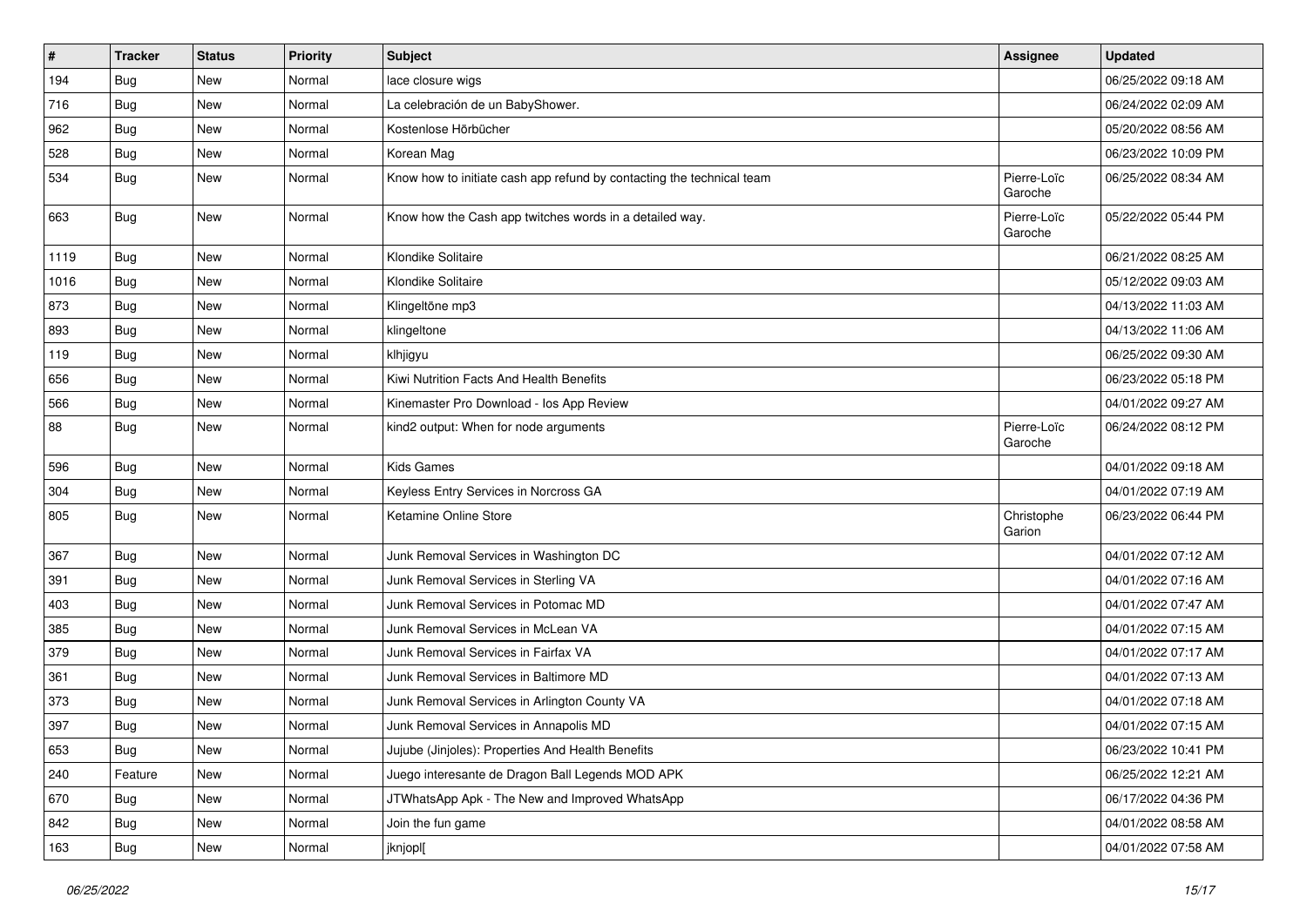| #    | <b>Tracker</b> | <b>Status</b> | Priority | <b>Subject</b>                                                                                                  | <b>Assignee</b>        | <b>Updated</b>      |
|------|----------------|---------------|----------|-----------------------------------------------------------------------------------------------------------------|------------------------|---------------------|
| 262  | Bug            | New           | Normal   | It this true to dealing Wuth                                                                                    |                        | 06/22/2022 04:07 AM |
| 1049 | Feature        | New           | Normal   | IT Software Company In Delhi                                                                                    |                        | 05/27/2022 05:24 AM |
| 210  | <b>Bug</b>     | New           | Normal   | Issue with check symbol in Cash App? Dial assist number with calling Cash App customer service phone<br>number. |                        | 06/24/2022 10:52 PM |
| 269  | Bug            | New           | Normal   | Is there such a site for app design?                                                                            | Anonymous              | 06/25/2022 08:41 AM |
| 999  | <b>Bug</b>     | New           | Normal   | Is there a way to find Google Feud answers?                                                                     |                        | 05/07/2022 08:58 AM |
| 231  | <b>Bug</b>     | New           | Normal   | Is the ringtone download difficult or not?                                                                      | Pierre-Loïc<br>Garoche | 06/24/2022 06:35 PM |
| 478  | Feature        | New           | Normal   | Is it safe to install third-party WhatsApp GB?                                                                  |                        | 06/25/2022 02:38 AM |
| 1015 | Bug            | New           | Normal   | Is it possible to send books for free?                                                                          |                        | 05/11/2022 04:05 PM |
| 998  | <b>Bug</b>     | New           | Normal   | Is It Hard to Solve Wordle An                                                                                   |                        | 05/13/2022 06:39 PM |
| 1116 | <b>Bug</b>     | New           | Normal   | ipTV smarts pro                                                                                                 |                        | 06/21/2022 06:09 AM |
| 993  | Bug            | New           | Normal   | IO Games Free Online                                                                                            |                        | 05/04/2022 10:35 AM |
| 788  | <b>Bug</b>     | New           | Normal   | Intro Maker Mod APK                                                                                             |                        | 06/24/2022 06:06 PM |
| 225  | <b>Bug</b>     | New           | Normal   | instant personal loan                                                                                           |                        | 06/24/2022 03:33 AM |
| 224  | Feature        | New           | Normal   | Instant Personal Loan                                                                                           | Pierre-Loïc<br>Garoche | 06/25/2022 05:58 AM |
| 176  | Bug            | New           | Normal   | instant loan without documents                                                                                  |                        | 06/18/2022 01:43 PM |
| 167  | <b>Bug</b>     | New           | Normal   | instant loan without documents                                                                                  | Anonymous              | 06/25/2022 08:50 AM |
| 568  | Bug            | New           | Normal   | Instale a versão mais recente do YouTube Premium                                                                |                        | 06/24/2022 08:51 PM |
| 748  | Bug            | New           | Normal   | Il y a quelques façons d'obtenir des sonneries gratuites pour votre iPhone                                      |                        | 04/01/2022 09:02 AM |
| 1072 | <b>Bug</b>     | New           | Normal   | ij.start canon                                                                                                  |                        | 06/21/2022 06:56 PM |
| 1013 | Bug            | New           | Normal   | ij.start canon                                                                                                  |                        | 05/11/2022 11:31 AM |
| 950  | Bug            | New           | Normal   | ij.start canon                                                                                                  |                        | 05/07/2022 02:12 PM |
| 943  | Bug            | New           | Normal   | ij.start canon                                                                                                  |                        | 04/13/2022 08:52 AM |
| 846  | Feature        | New           | Normal   | ij.start canon                                                                                                  |                        | 04/01/2022 08:58 AM |
| 525  | Bug            | New           | Normal   | If you don't have a QR code: How to activate cash app card in app                                               |                        | 06/25/2022 09:07 AM |
| 604  | <b>Bug</b>     | New           | Normal   | Idle Game Online                                                                                                |                        | 06/24/2022 06:16 PM |
| 1104 | Bug            | New           | Normal   | Idle game fix bug                                                                                               |                        | 06/17/2022 04:35 AM |
| 1103 | <b>Bug</b>     | New           | Normal   | Idle game fix bug                                                                                               |                        | 06/21/2022 09:30 AM |
| 1031 | <b>Bug</b>     | New           | Normal   | <b>IAFT Traders Union</b>                                                                                       |                        | 05/16/2022 03:14 PM |
| 1030 | <b>Bug</b>     | New           | Normal   | <b>IAFT Traders Union</b>                                                                                       |                        | 05/16/2022 03:13 PM |
| 736  | <b>Bug</b>     | New           | Normal   | I Want to Edit in My Website (transfer-factor.net) Unfortunately, Unable to Edit It                             |                        | 06/24/2022 07:32 AM |
| 711  | <b>Bug</b>     | New           | Normal   | Human Fall Flat Apk Download                                                                                    |                        | 06/25/2022 09:44 AM |